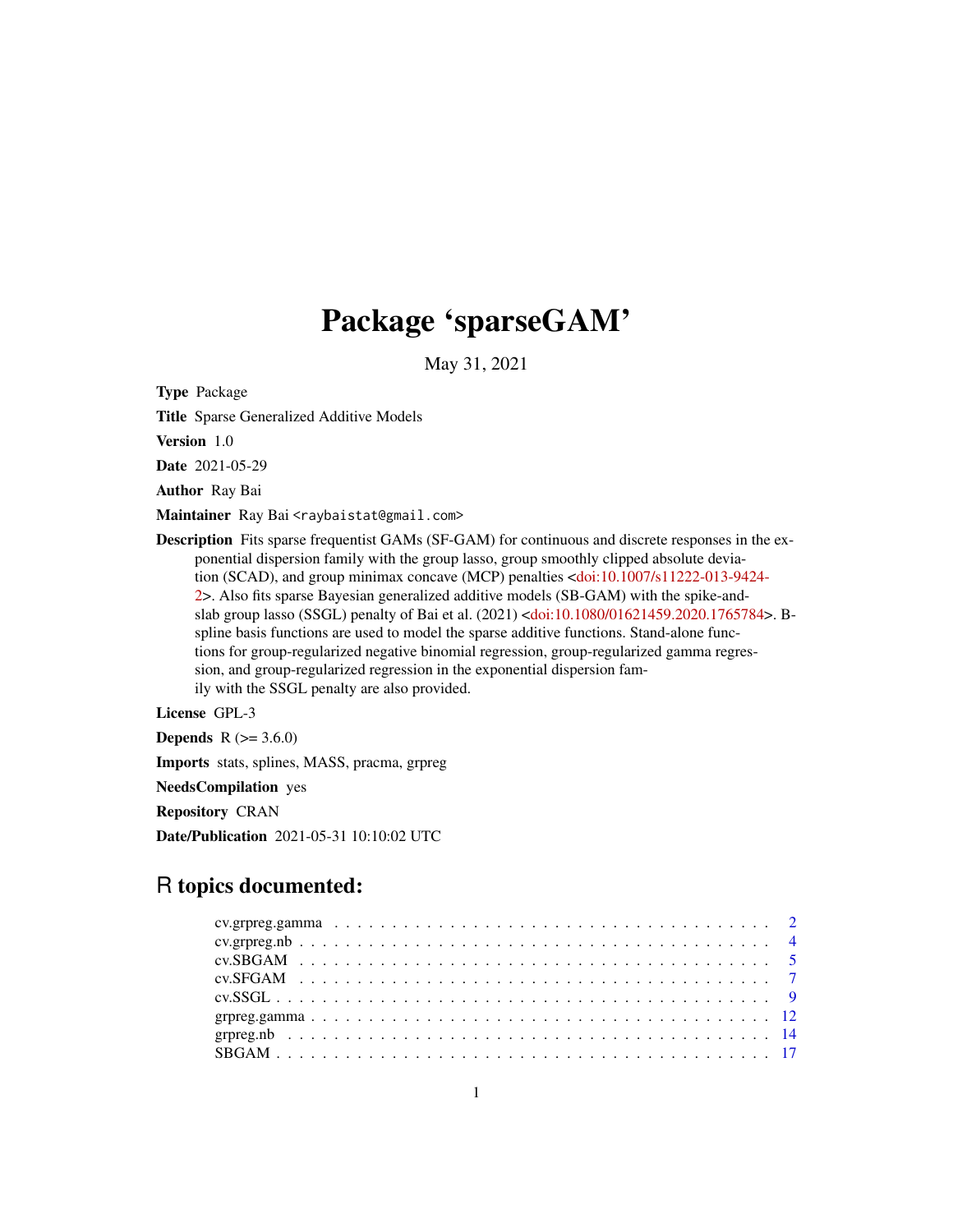# <span id="page-1-0"></span>2 cv.grpreg.gamma

| Index |  |  |  |  |  |  |  |  |  |  |  |  |  |  |  |  |  |  |  |
|-------|--|--|--|--|--|--|--|--|--|--|--|--|--|--|--|--|--|--|--|

cv.grpreg.gamma *Cross-validation for Group-regularized Gamma Regression*

#### Description

This function implements  $K$ -fold cross-validation for group-regularized gamma regression with a known shape parameter  $\nu$  and the log link. For a description of group-regularized gamma regression, see the description for the grpreg.gamma function.

Our implementation is based on the least squares approximation approach of Wang and Leng (2007), and hence, the function does not allow the total number of covariates  $p$  to be greater than  $\frac{K-1}{K}$  × sample size, where K is the number of folds.

#### Usage

cv.grpreg.gamma(y, X, groups, gamma.shape=1, penalty=c("gLASSO","gSCAD","gMCP"), nfolds=10, weights, taper, nlambda=100, lambda, max.iter=10000,  $tol=1e-4)$ 

| y           | $n \times 1$ vector of responses.                                                                                                                                                                                                                         |
|-------------|-----------------------------------------------------------------------------------------------------------------------------------------------------------------------------------------------------------------------------------------------------------|
| X           | $n \times p$ design matrix, where the <i>j</i> th column of X corresponds to the <i>j</i> th overall<br>covariate.                                                                                                                                        |
| groups      | $p$ -dimensional vector of group labels. The <i>j</i> th entry in groups should contain<br>either the group number $or$ the name of the factor level that the <i>j</i> th covariate<br>belongs to. groups must be either a vector of integers or factors. |
| gamma.shape | known shape parameter $\nu$ in $Gamma(\mu_i, \nu)$ distribution for the responses. De-<br>fault is gamma.shape=1.                                                                                                                                         |
| penalty     | group regularization method to use on the groups of coefficients. The options<br>are "gLASSO", "gSCAD", and "gMCP". To implement cross-validation for gamma<br>regression with the SSGL penalty, use the cv. SSGL function.                               |
| nfolds      | number of folds $K$ to use in $K$ -fold cross-validation. Default is nfolds=10.                                                                                                                                                                           |
| weights     | group-specific, nonnegative weights for the penalty. Default is to use the square<br>roots of the group sizes.                                                                                                                                            |
| taper       | tapering term $\gamma$ in group SCAD and group MCP controlling how rapidly the<br>penalty tapers off. Default is taper=4 for group SCAD and taper=3 for group<br>MCP. Ignored if "gLASSO" is specified as the penalty.                                    |
| nlambda     | number of regularization parameters $L$ . Default is nlambda=100.                                                                                                                                                                                         |
| lambda      | grid of $L$ regularization parameters. The user may specify either a scalar or a<br>vector. If the user does not provide this, the program chooses the grid automati-<br>cally.                                                                           |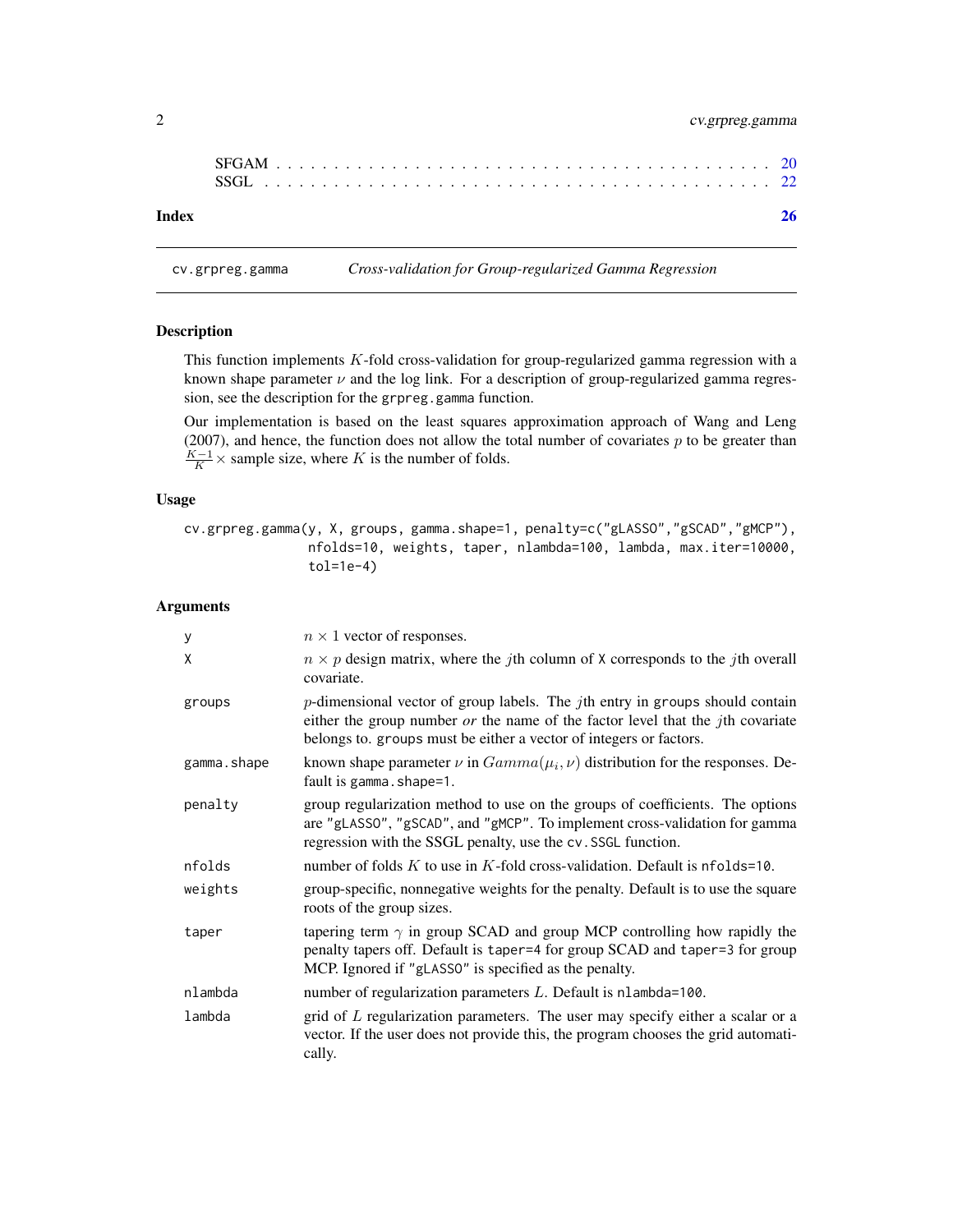| max.iter | maximum number of iterations in the algorithm. Default is max. iter=10000. |
|----------|----------------------------------------------------------------------------|
| tol      | convergence threshold for algorithm. Default is tol=1e-4.                  |

#### Value

The function returns a list containing the following components:

| lambda     | $L \times 1$ vector of regularization parameters 1 ambda used to fit the model. 1 ambda<br>is displayed in descending order.                                                 |
|------------|------------------------------------------------------------------------------------------------------------------------------------------------------------------------------|
| cve        | $L \times 1$ vector of mean cross-validation error across all K folds. The kth entry in<br>cve corresponds to the kth regularization parameter in lambda.                    |
| cyse       | $L \times 1$ vector of standard errors for cross-validation error across all K folds. The<br>kth entry in cyse corresponds to the kth regularization parameter in $l$ ambda. |
| lambda.min | value of lambda that minimizes mean cross-validation error cve.                                                                                                              |

#### References

Breheny, P. and Huang, J. (2015). "Group descent algorithms for nonconvex penalized linear and logistic regression models with grouped predictors." *Statistics and Computing*, 25:173-187.

Wang, H. and Leng, C. (2007). "Unified LASSO estimation by least squares approximation." *Journal of the American Statistical Association*, 102:1039-1048.

```
## Generate data
set.seed(12345)
X = matrix(runit(100*11), nrow=100)n = dim(X)[1]groups = c(1,1,1,2,2,2,3,3,4,5,5)true.beta = c(-1,1,1,0,0,0,0,0,0,1.5,-1.5)## Generate responses from gamma regression with known shape parameter 1
eta = crossprod(t(X), true. beta)shape = 1y = rgamma(n, rate=shape/exp(eta), shape=shape)
## 10-fold cross-validation for group-regularized gamma regression
## with the group LASSO penalty
gamma.cv = cv.grpreg.gamma(y, X, groups, penalty="gLASSO")
## Plot cross-validation curve
plot(gamma.cv$lambda, gamma.cv$cve, type="l", xlab="lambda", ylab="CVE")
## lambda which minimizes mean CVE
gamma.cv$lambda.min
```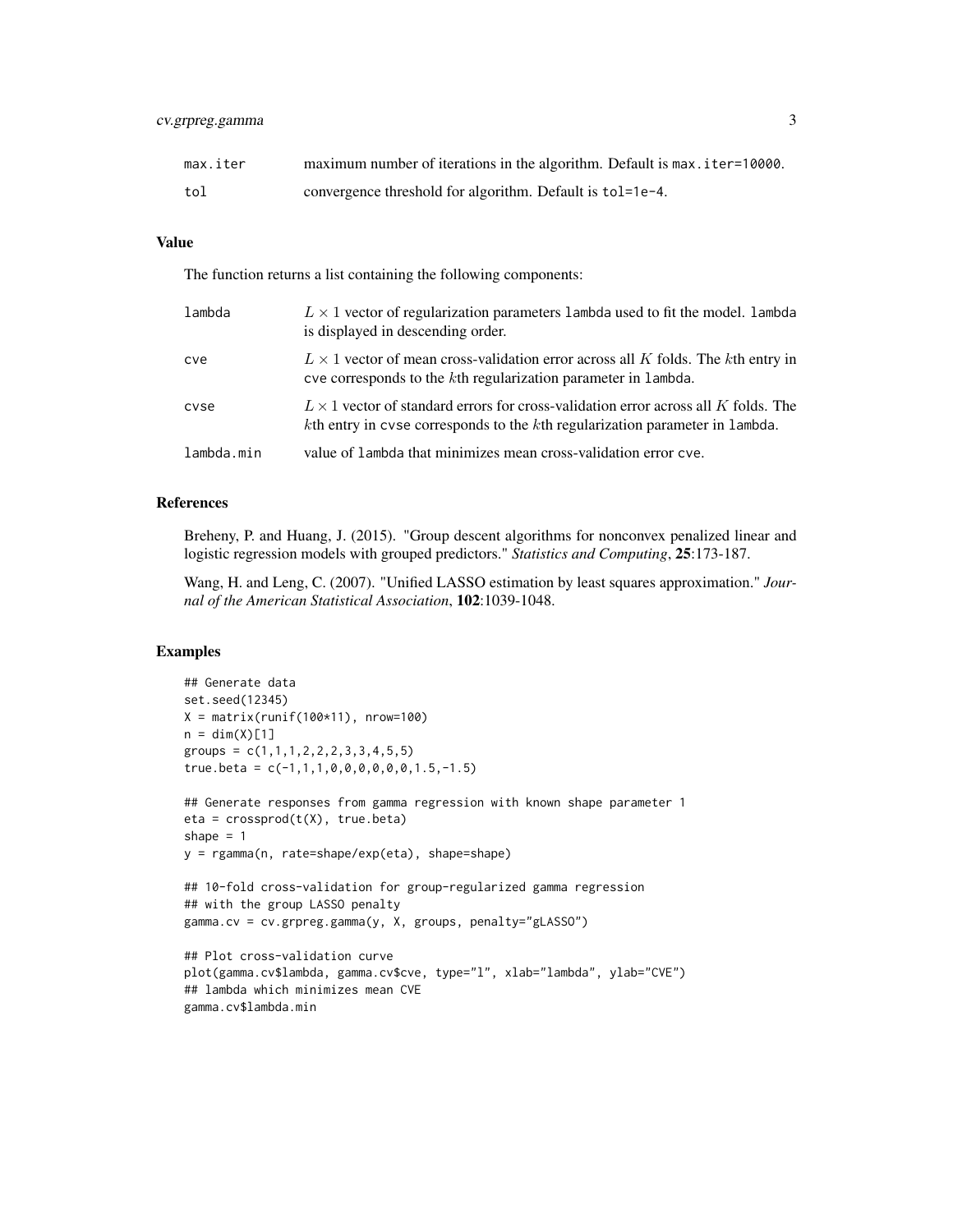<span id="page-3-0"></span>

#### Description

This function implements  $K$ -fold cross-validation for group-regularized negative binomial regression with a known size parameter  $\alpha$  and the log link. For a description of group-regularized negative binomial regression, see the description for the grpreg.nb function.

Our implementation is based on the least squares approximation approach of Wang and Leng (2007), and hence, the function does not allow the total number of covariates  $p$  to be greater than  $\frac{K-1}{K}$  × sample size, where K is the number of folds.

#### Usage

cv.grpreg.nb(y, X, groups, nb.size=1, penalty=c("gLASSO","gSCAD","gMCP"), nfolds=10, weights, taper, nlambda=100, lambda, max.iter=10000,  $tol=1e-4)$ 

| y        | $n \times 1$ vector of responses.                                                                                                                                                                                                                         |
|----------|-----------------------------------------------------------------------------------------------------------------------------------------------------------------------------------------------------------------------------------------------------------|
| X        | $n \times p$ design matrix, where the <i>j</i> th column of X corresponds to the <i>j</i> th overall<br>covariate.                                                                                                                                        |
| groups   | $p$ -dimensional vector of group labels. The <i>j</i> th entry in groups should contain<br>either the group number $or$ the name of the factor level that the <i>j</i> th covariate<br>belongs to. groups must be either a vector of integers or factors. |
| nb.size  | known size parameter $\alpha$ in $NB(\alpha, \mu_i)$ distribution for the responses. Default is<br>nb.size=1.                                                                                                                                             |
| penalty  | group regularization method to use on the groups of coefficients. The options are<br>"gLASSO", "gSCAD", and "gMCP". To implement cross-validation for negative<br>binomoial regression with the SSGL penalty, use the cv. SSGL function.                  |
| nfolds   | number of folds K to use in K-fold cross-validation. Default is nfolds=10.                                                                                                                                                                                |
| weights  | group-specific, nonnegative weights for the penalty. Default is to use the square<br>roots of the group sizes.                                                                                                                                            |
| taper    | tapering term $\gamma$ in group SCAD and group MCP controlling how rapidly the<br>penalty tapers off. Default is taper=4 for group SCAD and taper=3 for group<br>MCP. Ignored if "gLASSO" is specified as the penalty.                                    |
| nlambda  | number of regularization parameters $L$ . Default is nlambda=100.                                                                                                                                                                                         |
| lambda   | grid of $L$ regularization parameters. The user may specify either a scalar or a<br>vector. If the user does not provide this, the program chooses the grid automati-<br>cally.                                                                           |
| max.iter | maximum number of iterations in the algorithm. Default is max.iter=10000.                                                                                                                                                                                 |
| tol      | convergence threshold for algorithm. Default is tol=1e-4.                                                                                                                                                                                                 |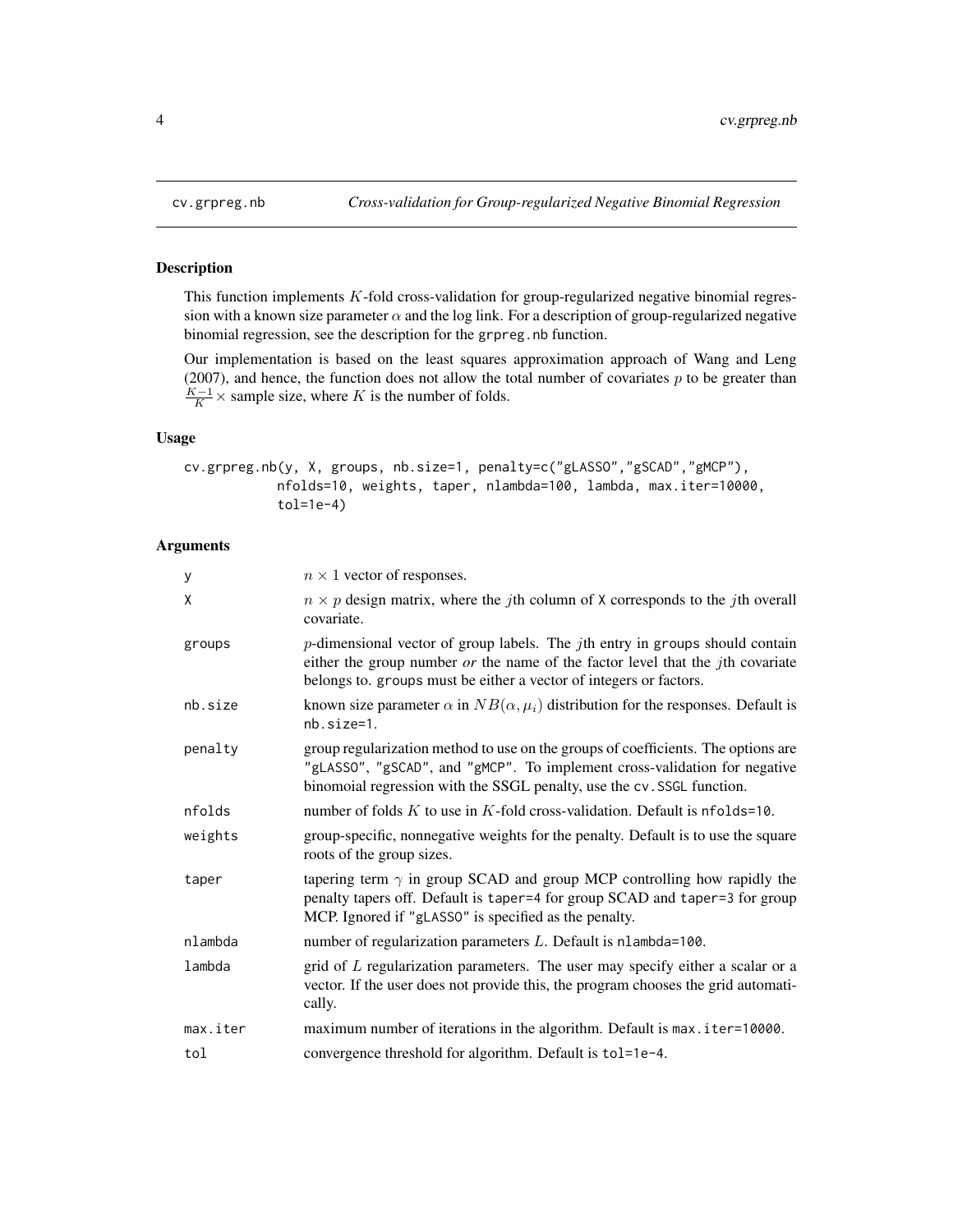#### <span id="page-4-0"></span>cv.SBGAM 5

#### Value

The function returns a list containing the following components:

| lambda     | $L \times 1$ vector of regularization parameters 1 ambda used to fit the model. 1 ambda<br>is displayed in descending order.                                                 |
|------------|------------------------------------------------------------------------------------------------------------------------------------------------------------------------------|
| cve        | $L \times 1$ vector of mean cross-validation error across all K folds. The kth entry in<br>cve corresponds to the $k$ th regularization parameter in $l$ ambda.              |
| cyse       | $L \times 1$ vector of standard errors for cross-validation error across all K folds. The<br>kth entry in cvse corresponds to the $k$ th regularization parameter in lambda. |
| lambda.min | value of lambda that minimizes mean cross-validation error cye.                                                                                                              |

#### References

Breheny, P. and Huang, J. (2015). "Group descent algorithms for nonconvex penalized linear and logistic regression models with grouped predictors." *Statistics and Computing*, 25:173-187.

Wang, H. and Leng, C. (2007). "Unified LASSO estimation by least squares approximation." *Journal of the American Statistical Association*, 102:1039-1048.

#### Examples

```
## Generate data
set.seed(1234)
X = matrix(runit(100*16), nrow=100)n = \dim(X)[1]groups = c(1,1,1,2,2,2,2,3,4,5,5,6,7,8,8,8)true.beta = c(-2, 2, 2, 0, 0, 0, 0, 0, 0, 1.5, -1.5, 0, 0, -2, 2, 2)## Generate count responses from negative binomial regression
eta = crossprod(t(X), true. beta)y = rnbinom(n,size=1, mu=exp(eta))
## 10-fold cross-validation for group-regularized negative binomial
## regression with the group SCAD penalty
nbcv = cv.grpreg.nb(y, X, groups, penalty="gMCP")## Plot cross-validation curve
plot(nb.cv$lambda, nb.cv$cve, type="l", xlab="lambda", ylab="CVE")
## lambda which minimizes mean CVE
nb.cv$lambda.min
```
cv.SBGAM *Cross-Validation for Sparse Bayesian Generalized Additive Model*

#### Description

This function implements K-fold cross-validation for sparse Bayesian generalized additive models (GAMs) with the spike-and-slab group lasso (SSGL) penalty. The identity link function is used for Gaussian GAMs, the logit link is used for binomial GAMs, and the log link is used for Poisson, negative binomial, and gamma GAMs.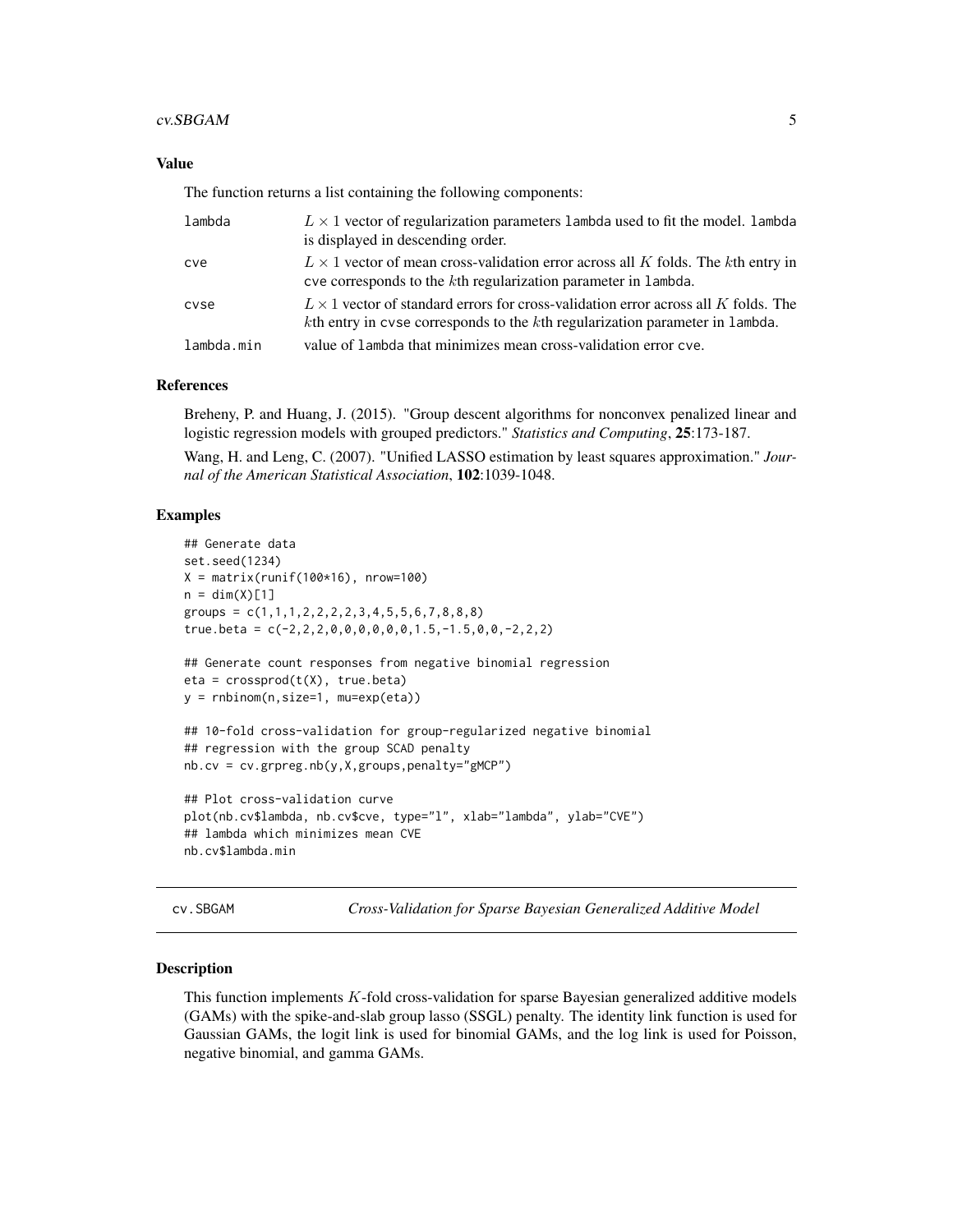# Usage

```
cv.SBGAM(y, X, df=6,
        family=c("gaussian","binomial","poisson","negativebinomial","gamma"),
         nb.size=1, gamma.shape=1, nfolds=5, nlambda0=20, lambda0, lambda1,
         a, b, max.iter=100, tol = 1e-6, print.fold=TRUE)
```
# Arguments

| У           | $n \times 1$ vector of responses.                                                                                                                                                                                                                        |
|-------------|----------------------------------------------------------------------------------------------------------------------------------------------------------------------------------------------------------------------------------------------------------|
| X           | $n \times p$ design matrix, where the <i>j</i> th column of X corresponds to the <i>j</i> th overall<br>covariate.                                                                                                                                       |
| df          | number of B-spline basis functions to use in each basis expansion. Default is<br>df=6, but the user may specify degrees of freedom as any integer greater than or<br>equal to 3.                                                                         |
| family      | exponential dispersion family. Allows for "gaussian", "binomial", "poisson",<br>"negativebinomial", and "gamma". Note that for "negativebinomial", the<br>size parameter must be specified, while for "gamma", the shape parameter must<br>be specified. |
| nb.size     | known size parameter $\alpha$ in $NB(\alpha, \mu_i)$ distribution for negative binomial re-<br>sponses. Default is nb. size=1. Ignored if family is not "negativebinomial".                                                                              |
| gamma.shape | known shape parameter $\nu$ in $Gamma(\mu_i, \nu)$ distribution for gamma responses.<br>Default is gamma.shape=1. Ignored if family is not "gamma".                                                                                                      |
| nfolds      | number of folds $K$ to use in $K$ -fold cross-validation. Default is nfolds=5.                                                                                                                                                                           |
| nlambda0    | number of spike hyperparameter $L$ . Default is nlambda0=20.                                                                                                                                                                                             |
| lambda0     | grid of L spike hyperparameters $\lambda_0$ . The user may specify either a scalar or a<br>vector. If the user does not provide this, the program chooses the grid automati-<br>cally.                                                                   |
| lambda1     | slab hyperparameter $\lambda_1$ in the SSGL prior. Default is 1ambda1=1.                                                                                                                                                                                 |
| a           | shape hyperparameter for the $Beta(a, b)$ prior on the mixing proportion in the<br>SSGL prior. Default is a=1.                                                                                                                                           |
| b           | shape hyperparameter for the $Beta(a, b)$ prior on the mixing proportion in the<br>SSGL prior. Default is $b = dim(X)[2]$ .                                                                                                                              |
| max.iter    | maximum number of iterations in the algorithm. Default is max. iter=100.                                                                                                                                                                                 |
| tol         | convergence threshold for algorithm. Default is tol=1e-6.                                                                                                                                                                                                |
| print.fold  | Boolean variable for whether or not to print the current fold in the algorithm.<br>Default is print.fold=TRUE.                                                                                                                                           |

# Value

The function returns a list containing the following components:

| lambda0 | $L \times 1$ vector of spike hyperparameters lambda0 used to fit the model. lambda0<br>is displayed in descending order. |
|---------|--------------------------------------------------------------------------------------------------------------------------|
| cve     | $L \times 1$ vector of mean cross-validation error across all K folds. The kth entry in                                  |
|         | cve corresponds to the $k$ th regularization parameter in $l$ ambda $\theta$ .                                           |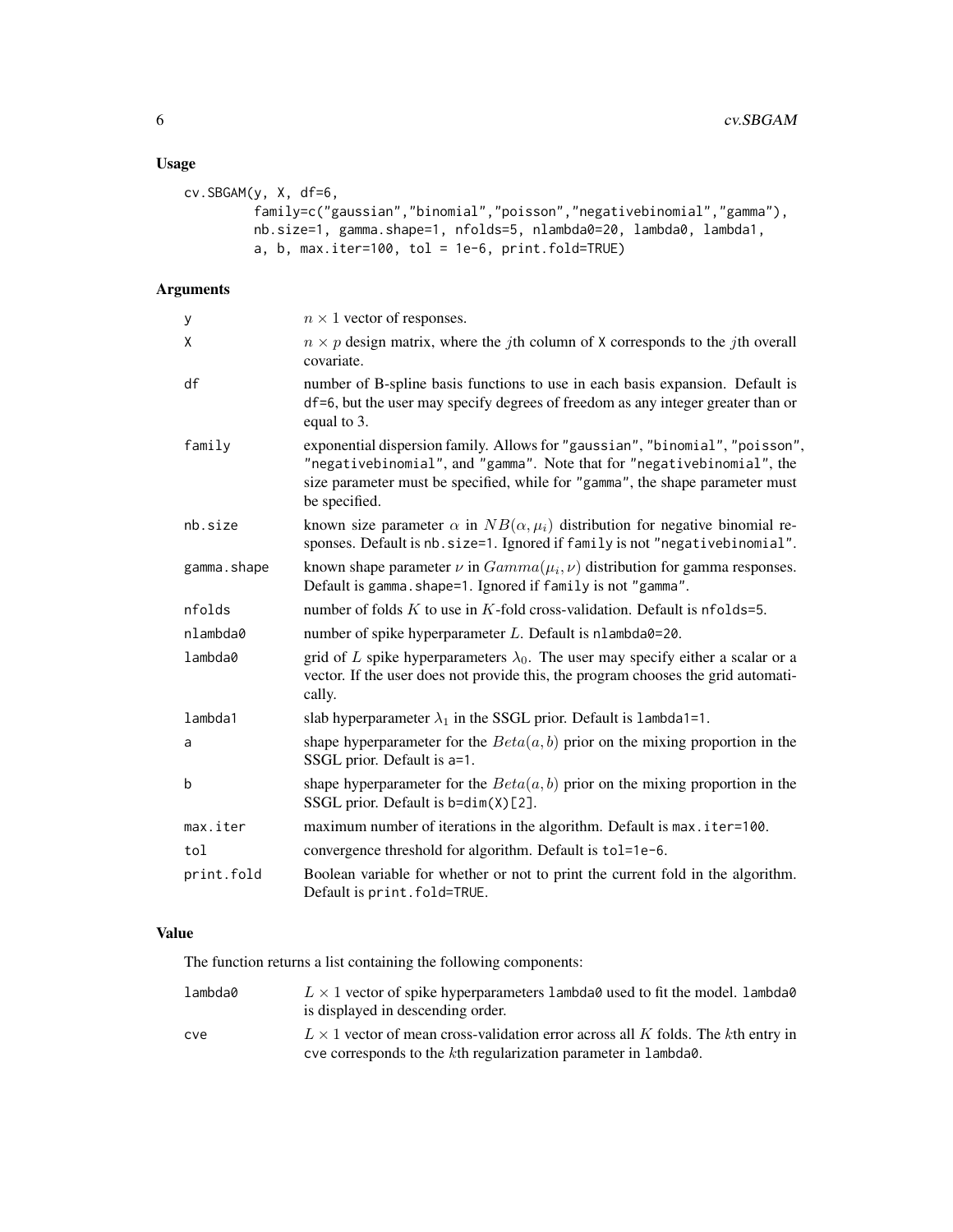#### <span id="page-6-0"></span>cv.SFGAM 7

| cvse        | $L \times 1$ vector of standard errors for cross-validation error across all K folds. The    |
|-------------|----------------------------------------------------------------------------------------------|
|             | $k$ th entry in cvse corresponds to the $k$ th regularization parameter in lambda $\theta$ . |
| lambda0.min | value of lambda0 that minimizes mean cross-validation error cve.                             |

#### References

Bai R. (2021). "Spike-and-slab group lasso for consistent Bayesian estimation and variable selection in non-Gaussian generalized additive models." *arXiv pre-print arXiv:2007.07021*.

Bai, R., Moran, G. E., Antonelli, J. L., Chen, Y., and Boland, M.R. (2021). "Spike-and-slab group lassos for grouped regression and sparse generalized additive models." *Journal of the American Statistical Association*, in press.

#### Examples

```
## Generate data
set.seed(12345)
X = matrix(runit(30*3), nrow=30)n = \dim(X)[1]y = 2.5*sin(pixX[,1]) + rnorm(n)## K-fold cross-validation for 4 degrees of freedom and 4 values of lambda0
## Note that if user does not specify lambda0, cv. SBGAM chooses a grid automatically.
cv.mod = cv.SBGAM(y, X, df=4, family="gaussian", lambda0=seq(from=25,to=5,by=-10))
## Plot CVE curve
plot(cv.mod$lambda0, cv.mod$cve, type="l", xlab="lambda0", ylab="CVE")
## lambda which minimizes cross-validation error
cv.mod$lambda0.min
```
cv.SFGAM *Sparse Frequentist Generalized Additive Models*

#### Description

This function implements K-fold cross-validation for sparse frequentist generalized additive models (GAMs) with the group LASSO, group SCAD, and group MCP penalties. The identity link function is used for Gaussian GAMs, the logit link is used for binomial GAMs, and the log link is used for Poisson, negative binomial, and gamma GAMs.

#### Usage

```
cv. SFGAM(v, X, df=6,
        family=c("gaussian","binomial", "poisson", "negativebinomial","gamma"),
         nb.size=1, gamma.shape=1, penalty=c("gLASSO","gMCP","gSCAD"), taper,
         nfolds=10, nlambda=100, lambda, max.iter=10000, tol=1e-4)
```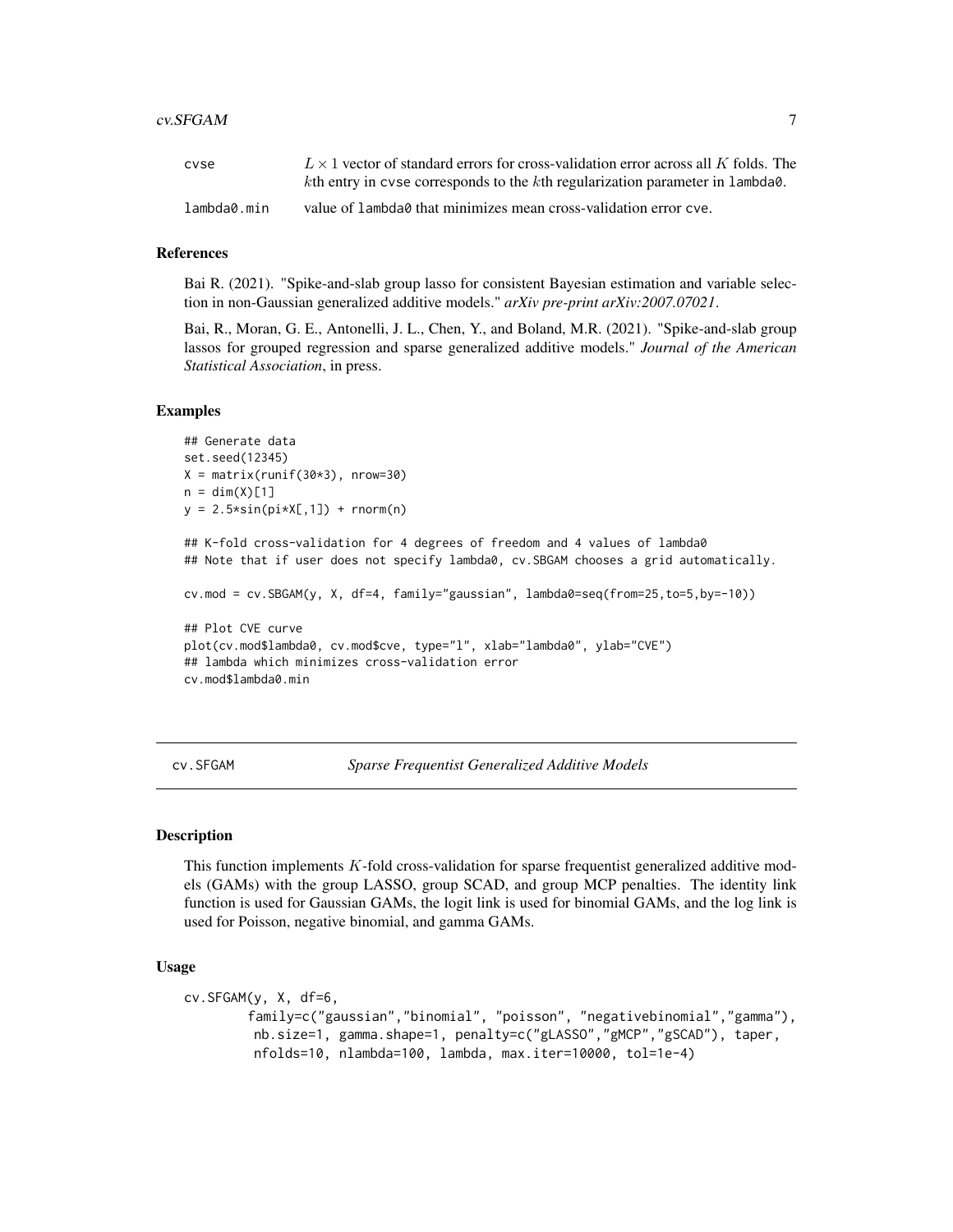# Arguments

| У           | $n \times 1$ vector of responses.                                                                                                                                                                                                                        |
|-------------|----------------------------------------------------------------------------------------------------------------------------------------------------------------------------------------------------------------------------------------------------------|
| X           | $n \times p$ design matrix, where the <i>j</i> th column of X corresponds to the <i>j</i> th overall<br>covariate.                                                                                                                                       |
| df          | number of B-spline basis functions to use in each basis expansion. Default is<br>df=6, but the user may specify degrees of freedom as any integer greater than or<br>equal to 3.                                                                         |
| family      | exponential dispersion family. Allows for "gaussian", "binomial", "poisson",<br>"negativebinomial", and "gamma". Note that for "negativebinomial", the<br>size parameter must be specified, while for "gamma", the shape parameter must<br>be specified. |
| nb.size     | known size parameter $\alpha$ in $NB(\alpha, \mu_i)$ distribution for negative binomial re-<br>sponses. Default is nb. size=1. Ignored if family is not "negativebinomial".                                                                              |
| gamma.shape | known shape parameter $\nu$ in $Gamma(\mu_i, \nu)$ distribution for gamma responses.<br>Default is gamma.shape=1. Ignored if family is not "gamma".                                                                                                      |
| penalty     | group regularization method to use on the groups of basis coefficients. The<br>options are "gLASSO", "gSCAD", and "gMCP". To implement sparse GAMs with<br>the SSGL penalty, use the SBGAM function.                                                     |
| taper       | tapering term $\gamma$ in group SCAD and group MCP controlling how rapidly the<br>penalty tapers off. Default is taper=4 for group SCAD and taper=3 for group<br>MCP. Ignored if "gLASSO" is specified as the penalty.                                   |
| nfolds      | number of folds $K$ to use in $K$ -fold cross-validation. Default is nfolds=10.                                                                                                                                                                          |
| nlambda     | number of regularization parameters $L$ . Default is nlambda=100.                                                                                                                                                                                        |
| lambda      | grid of $L$ regularization parameters. The user may specify either a scalar or a<br>vector. If the user does not provide this, the program chooses the grid automati-<br>cally.                                                                          |
| max.iter    | maximum number of iterations in the algorithm. Default is max.iter=10000.                                                                                                                                                                                |
| tol         | convergence threshold for algorithm. Default is tol=1e-4.                                                                                                                                                                                                |

# Value

The function returns a list containing the following components:

| lambda     | $L \times 1$ vector of regularization parameters 1 ambda used to fit the model. 1 ambda<br>is displayed in descending order.                                                 |
|------------|------------------------------------------------------------------------------------------------------------------------------------------------------------------------------|
| cve        | $L \times 1$ vector of mean cross-validation error across all K folds. The kth entry in<br>cve corresponds to the kth regularization parameter in lambda.                    |
| cyse       | $L \times 1$ vector of standard errors for cross-validation error across all K folds. The<br>kth entry in cyse corresponds to the kth regularization parameter in $l$ ambda. |
| lambda.min | value of lambda that minimizes mean cross-validation error cve.                                                                                                              |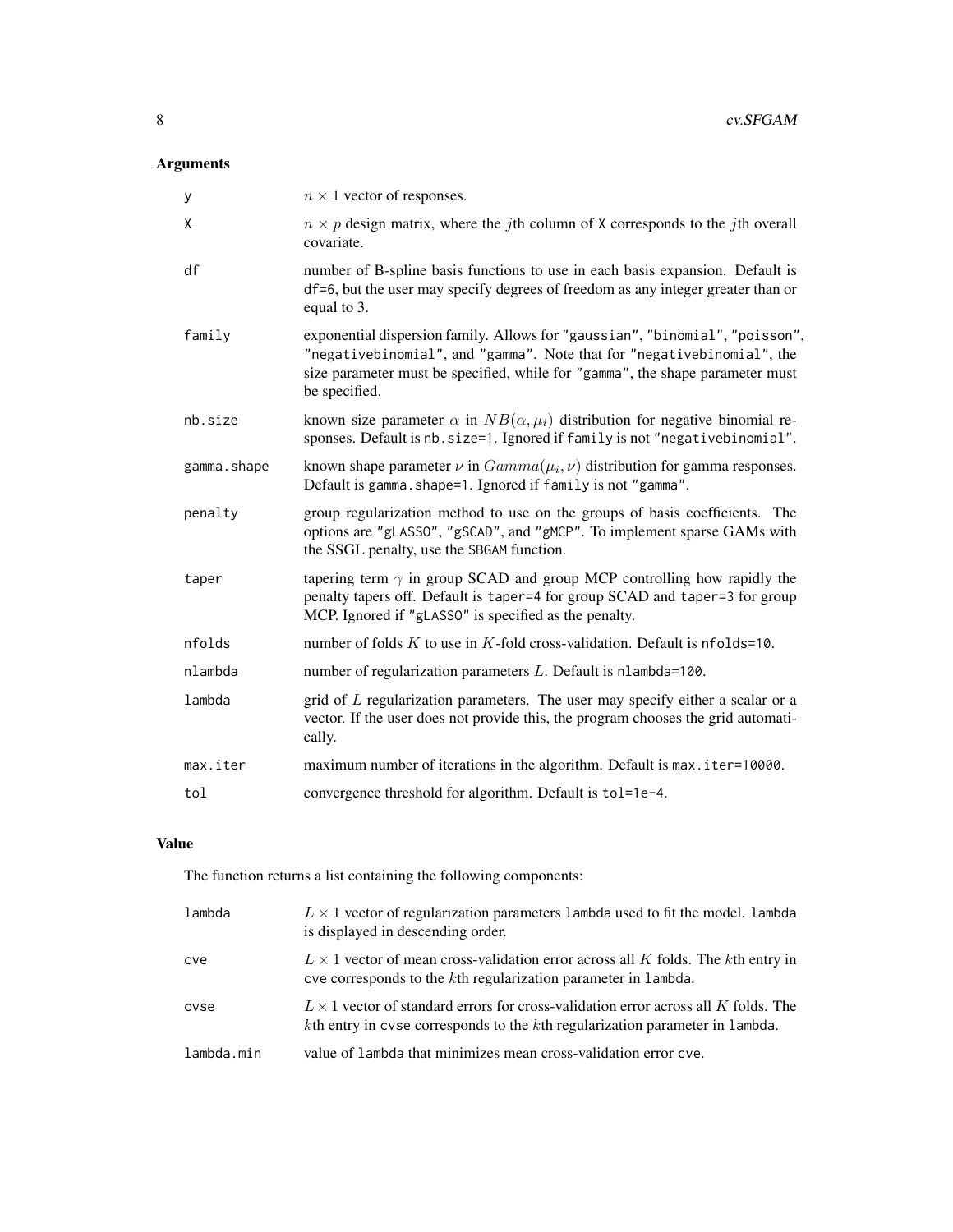<span id="page-8-0"></span>cv.SSGL 9

#### References

Breheny, P. and Huang, J. (2015). "Group descent algorithms for nonconvex penalized linear and logistic regression models with grouped predictors." *Statistics and Computing*, 25:173-187.

Wang, H. and Leng, C. (2007). "Unified LASSO estimation by least squares approximation." *Journal of the American Statistical Association*, 102:1039-1048.

Yuan, M. and Lin, Y. (2006). Model selection and estimation in regression with grouped variables. *Journal of the Royal Statistical Society: Series B (Statistical Methodology)*, 68: 49-67.

#### Examples

```
## Generate data
set.seed(12345)
X = matrix(runif(100*20), nrow=100)n = \dim(X)[1]y = 5*sin(2*pi*XL,1]) - 5*cos(2*pi*XL,2]) + rnorm(n)## Test data with 50 observations
X.test = matrix(runif(50*20), nrow=50)## Fit sparse Gaussian generalized additive model to data with the MCP penalty
gam.mod = SFGAM(y, X, X.test, family="gaussian", penalty="gMCP")
## The model corresponding to the 75th tuning parameter
gam.mod$lambda[75]
gam.mod$classifications[,75] ## The covariate index is listed first
## Plot first function f_1(x_1) in 75th model
x1 = X.test[, 1]## Estimates of all 20 function evaluations on test data
f.hat = gam.mod$f.pred[75]]
## Extract estimates of f_1
f1.hat = f.hat[, 1]## Plot X_1 against f_1(x_1)
plot(x1[order(x1)], f1.hat[order(x1)], xlab=expression(x[1]),
     ylab=expression(f[1](x[1])))
```
cv.SSGL *Cross-Validation for Spike-and-Slab Group Lasso Regression*

#### **Description**

This function implements  $K$ -fold cross-validation for group-regularized regression in the exponential dispersion family with the spike-and-slab group lasso (SSGL) penalty. The identity link function is used for Gaussian regression, the logit link is used for binomial regression, and the log link is used for Poisson, negative binomial, and gamma regression.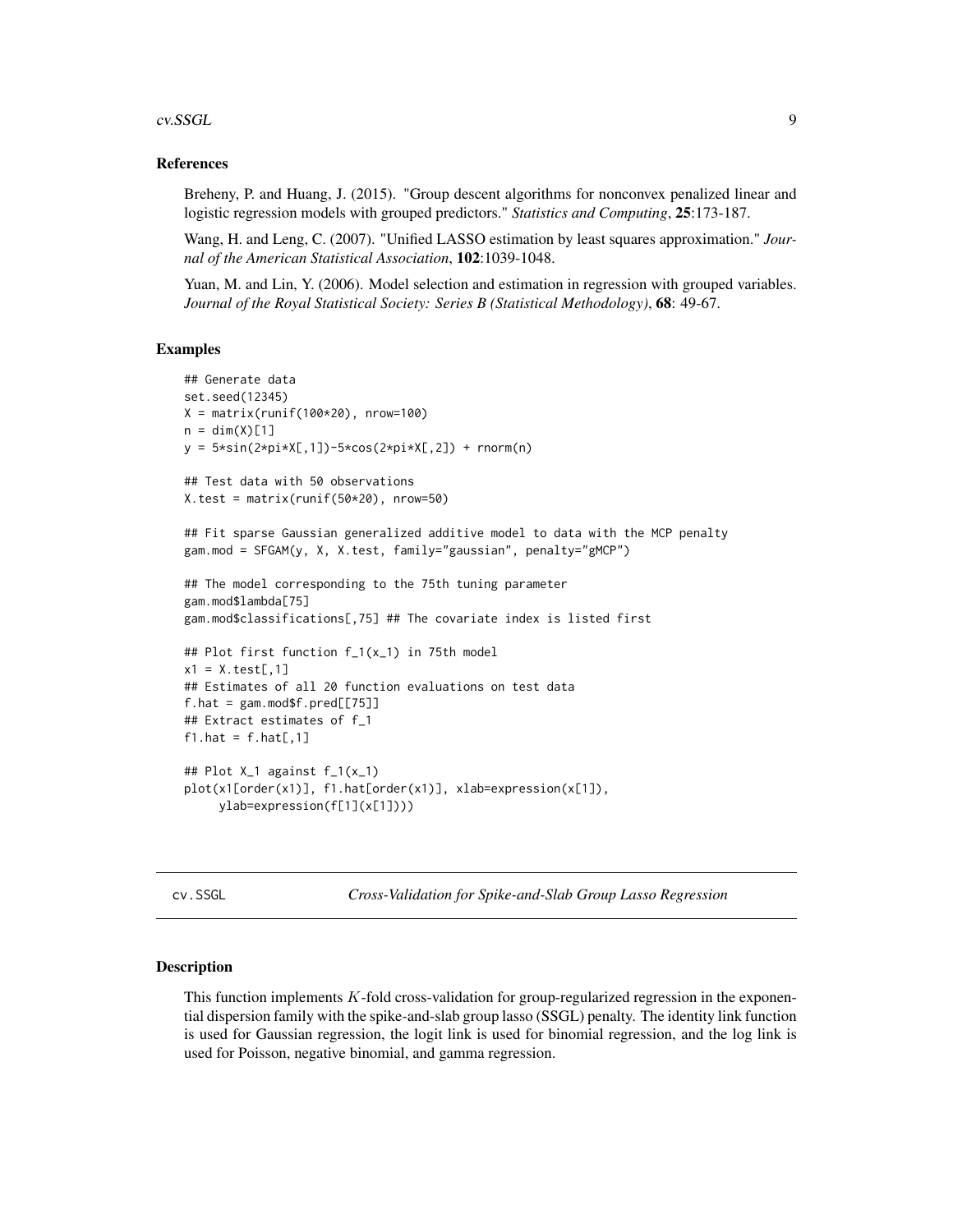# Usage

```
cv.SSGL(y, X, groups,
        family=c("gaussian","binomial","poisson","negativebinomial","gamma"),
        nb.size=1, gamma.shape=1, weights, nfolds=5, nlambda0=20,
        lambda0, lambda1, a, b, max.iter=100, tol=1e-6, print.fold=TRUE)
```
#### Arguments

| у           | $n \times 1$ vector of responses.                                                                                                                                                                                                                         |
|-------------|-----------------------------------------------------------------------------------------------------------------------------------------------------------------------------------------------------------------------------------------------------------|
| Χ           | $n \times p$ design matrix, where the <i>j</i> th column of X corresponds to the <i>j</i> th overall<br>covariate.                                                                                                                                        |
| groups      | $p$ -dimensional vector of group labels. The <i>j</i> th entry in groups should contain<br>either the group number $or$ the name of the factor level that the <i>j</i> th covariate<br>belongs to. groups must be either a vector of integers or factors. |
| family      | exponential dispersion family. Allows for "gaussian", "binomial", "poisson",<br>"negativebinomial", and "gamma". Note that for "negativebinomial", the<br>size parameter must be specified, while for "gamma", the shape parameter must<br>be specified.  |
| nb.size     | known size parameter $\alpha$ in $NB(\alpha, \mu_i)$ distribution for negative binomial re-<br>sponses. Default is nb. size=1. Ignored if family is not "negativebinomial".                                                                               |
| gamma.shape | known shape parameter $\nu$ in $Gamma(\mu_i, \nu)$ distribution for gamma responses.<br>Default is gamma.shape=1. Ignored if family is not "gamma".                                                                                                       |
| weights     | group-specific, nonnegative weights for the penalty. Default is to use the square<br>roots of the group sizes.                                                                                                                                            |
| nfolds      | number of folds $K$ to use in K-fold cross-validation. Default is nfolds=5.                                                                                                                                                                               |
| nlambda0    | number of spike hyperparameters $L$ . Default is nlambda0=20.                                                                                                                                                                                             |
| lambda0     | grid of L spike hyperparameters $\lambda_0$ . The user may specify either a scalar or a<br>vector. If the user does not provide this, the program chooses the grid automati-<br>cally.                                                                    |
| lambda1     | slab hyperparameter $\lambda_1$ in the SSGL prior. Default is 1ambda1=1.                                                                                                                                                                                  |
| a           | shape hyperparameter for the $Beta(a, b)$ prior on the mixing proportion in the<br>SSGL prior. Default is a=1.                                                                                                                                            |
| b           | shape hyperparameter for the $Beta(a, b)$ prior on the mixing proportion in the<br>SSGL prior. Default is $b = dim(X)[2]$ .                                                                                                                               |
| max.iter    | maximum number of iterations in the algorithm. Default is max. iter=100.                                                                                                                                                                                  |
| tol         | convergence threshold for algorithm. Default is tol=1e-6.                                                                                                                                                                                                 |
| print.fold  | Boolean variable for whether or not to print the current fold in the algorithm.<br>Default is print.fold=TRUE.                                                                                                                                            |
|             |                                                                                                                                                                                                                                                           |

# Value

The function returns a list containing the following components:

lambda0  $L \times 1$  vector of spike hyperparameters lambda0 used to fit the model. lambda0 is displayed in descending order.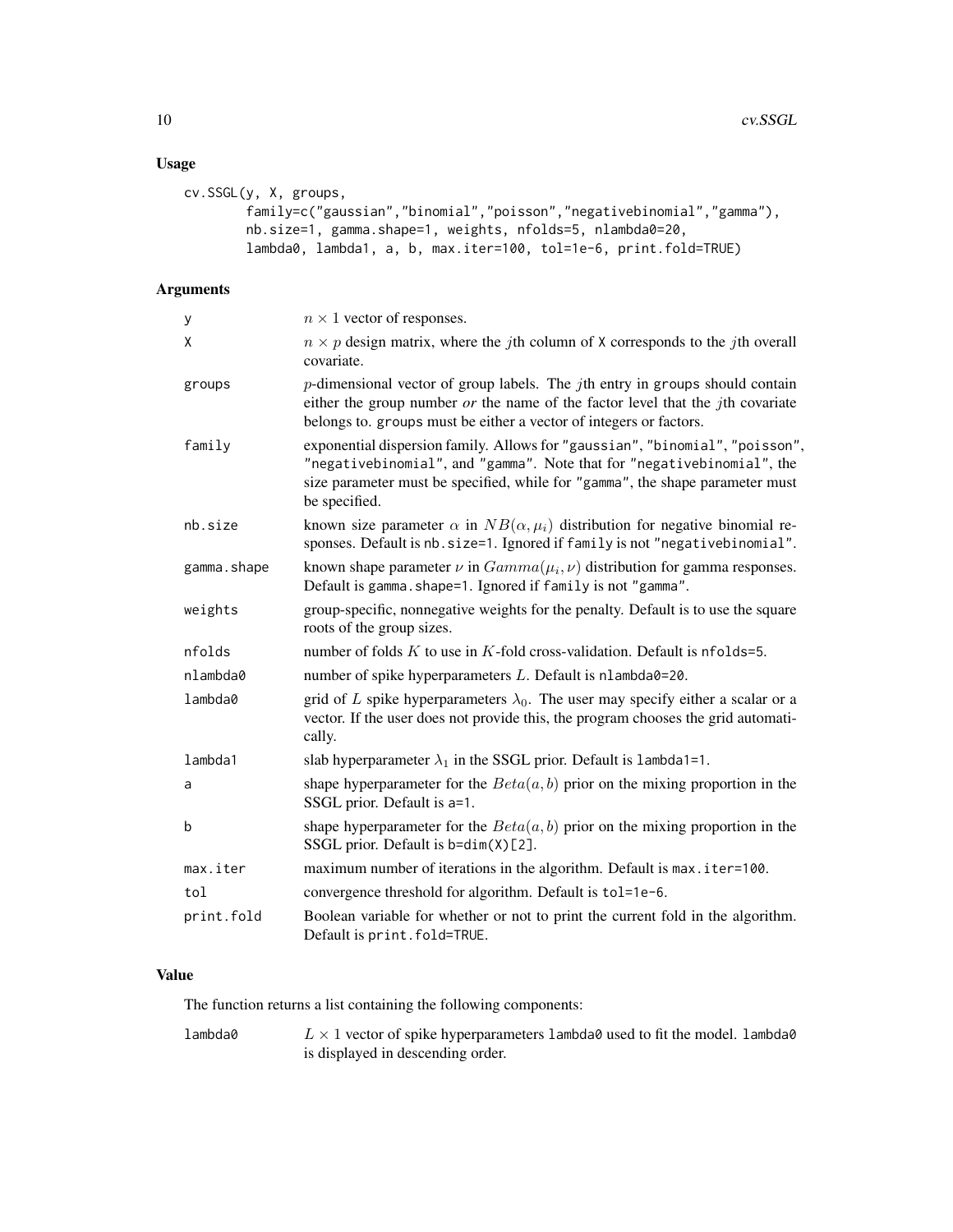| cve         | $L \times 1$ vector of mean cross-validation error across all K folds. The kth entry in<br>cve corresponds to the $k$ th regularization parameter in $l$ ambda0.                       |
|-------------|----------------------------------------------------------------------------------------------------------------------------------------------------------------------------------------|
| cyse        | $L \times 1$ vector of standard errors for cross-validation error across all K folds. The<br>kth entry in cyse corresponds to the kth regularization parameter in $l$ ambda $\theta$ . |
| lambda0.min | value of lambda0 that minimizes mean cross-validation error cve.                                                                                                                       |

#### References

Bai R. (2021). "Spike-and-slab group lasso for consistent Bayesian estimation and variable selection in non-Gaussian generalized additive models." *arXiv pre-print arXiv:2007.07021*.

Bai, R., Moran, G. E., Antonelli, J. L., Chen, Y., and Boland, M.R. (2021). "Spike-and-slab group lassos for grouped regression and sparse generalized additive models." *Journal of the American Statistical Association*, in press.

```
## Generate data
set.seed(12345)
X = matrix(runit(30*6), nrow=30)n = \dim(X)[1]groups = c(1, 1, 1, 2, 2, 3)true.beta = c(-1.5, 0.5, -1.5, 0, 0, 0)## Generate responses from Gaussian distribution
y = crossprod(t(X), true,beta) + rnorm(n)## K-fold cross-validation for 3 choices of lambda0
## Note that if user does not specify lambda0, cv.SSGL chooses a grid automatically.
ssgl.mods = cv.SSGL(y, X, groups, family="gaussian", lambda0=seq(from=10,to=2,by=-4))
## Plot cross-validation curve
plot(ssgl.mods$lambda0, ssgl.mods$cve, type="l", xlab="lambda0", ylab="CVE")
## lambda which minimizes mean CVE
ssgl.mods$lambda0.min
## Example with Poisson regression
## Generate count responses
eta = crossprod(t(X), true. beta)y = rpois(n,exp(eta))
## K-fold cross-validation with 4 choices of lambda0
## Note that if user does not specify lambda0, cv.SSGL chooses a grid automatically.
ssgl.poisson.mods = cv.SSGL(y, X, groups, family="poisson", lambda0=seq(from=8,to=2,by=-2))
## Plot cross-validation curve
plot(ssgl.poisson.mods$lambda0, ssgl.poisson.mods$cve, type="l", xlab="lambda0", ylab="CVE")
## lambda which minimizes mean CVE
```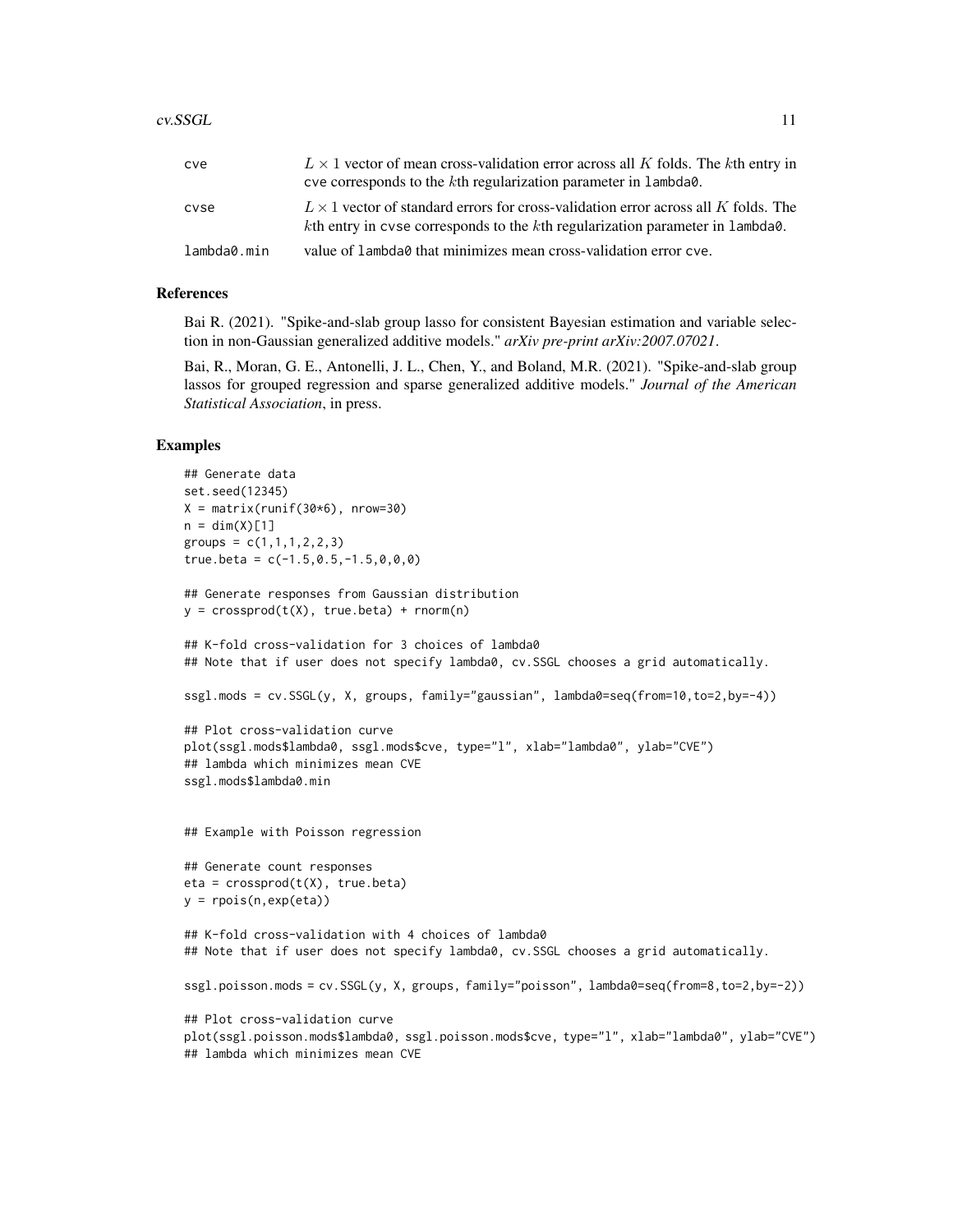<span id="page-11-0"></span>ssgl.poisson.mods\$lambda0.min

#### grpreg.gamma *Group-regularized Gamma Regression*

#### Description

This function implements group-regularized gamma regression with a known shape parameter  $\nu$ and the log link. In gamma regression, we assume that  $y_i \sim Gamma(\mu_i, \nu)$ , where

$$
f(y_i|\mu_i, \nu) = \frac{1}{\Gamma(\nu)} \left(\frac{\nu}{\mu_i}\right)^{\nu} \exp\left(-\frac{\nu}{\mu_i} y_i\right) y_i^{\nu - 1}, y > 0.
$$

Then  $E(y_i) = \mu_i$ , and we relate  $\mu_i$  to a set of p covariates  $x_i$  through the log link,

$$
\log(\mu_i) = \beta_0 + x_i^T \beta, i = 1, ..., n
$$

If the covariates in each  $x_i$  are grouped according to known groups  $g = 1, ..., G$ , then this function may estimate some of the  $G$  groups of coefficients as all zero, depending on the amount of regularization.

Our implementation for regularized gamma regression is based on the least squares approximation approach of Wang and Leng (2007), and hence, the function does not allow the total number of covariates  $p$  to be greater than sample size.

#### Usage

```
grpreg.gamma(y, X, X.test, groups, gamma.shape=1,
            penalty=c("gLASSO","gSCAD","gMCP"),
            weights, taper, nlambda=100, lambda, max.iter=10000, tol=1e-4)
```

| у           | $n \times 1$ vector of responses for training data.                                                                                                                                                                                                                                                                                                                 |
|-------------|---------------------------------------------------------------------------------------------------------------------------------------------------------------------------------------------------------------------------------------------------------------------------------------------------------------------------------------------------------------------|
| χ           | $n \times p$ design matrix for training data, where the <i>j</i> th column of X corresponds to<br>the <i>j</i> th overall covariate.                                                                                                                                                                                                                                |
| X.test      | $n_{test} \times p$ design matrix for test data to calculate predictions. X. test must have<br>the <i>same</i> number of columns as X, but not necessarily the same number of rows.<br>If no test data is provided or if in-sample predictions are desired, then the func-<br>tion automatically sets X. test=X in order to calculate <i>in-sample</i> predictions. |
| groups      | $p$ -dimensional vector of group labels. The <i>j</i> th entry in groups should contain<br>either the group number or the name of the factor level that the <i>j</i> th covariate<br>belongs to, groups must be either a vector of integers or factors.                                                                                                             |
| gamma.shape | known shape parameter $\nu$ in $Gamma(\mu_i, \nu)$ distribution for the responses. De-<br>fault is gamma.shape=1.                                                                                                                                                                                                                                                   |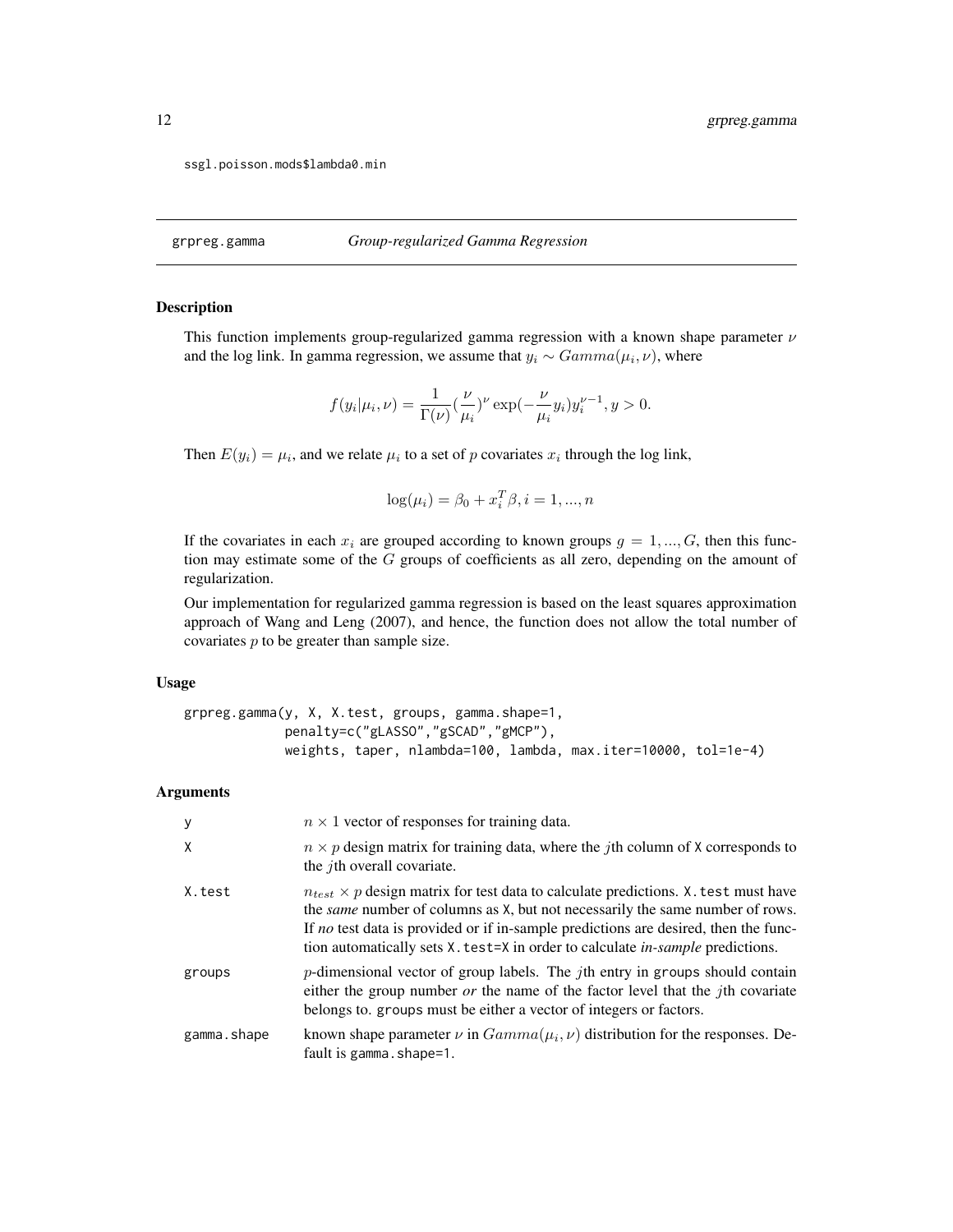| penalty  | group regularization method to use on the groups of coefficients. The options are<br>"gLASSO", "gSCAD", "gMCP". To implement gamma regression with the SSGL<br>penalty, use the SSGL function.                         |
|----------|------------------------------------------------------------------------------------------------------------------------------------------------------------------------------------------------------------------------|
| weights  | group-specific, nonnegative weights for the penalty. Default is to use the square<br>roots of the group sizes.                                                                                                         |
| taper    | tapering term $\gamma$ in group SCAD and group MCP controlling how rapidly the<br>penalty tapers off. Default is taper=4 for group SCAD and taper=3 for group<br>MCP. Ignored if "gLASSO" is specified as the penalty. |
| nlambda  | number of regularization parameters $L$ . Default is nlambda=100.                                                                                                                                                      |
| lambda   | grid of $L$ regularization parameters. The user may specify either a scalar or a<br>vector. If the user does not provide this, the program chooses the grid automati-<br>cally.                                        |
| max.iter | maximum number of iterations in the algorithm. Default is max. iter=10000.                                                                                                                                             |
| tol      | convergence threshold for algorithm. Default is tol=1e-4.                                                                                                                                                              |

### Value

The function returns a list containing the following components:

| lambda          | $L \times 1$ vector of regularization parameters 1 ambda used to fit the model. 1 ambda<br>is displayed in descending order.                                                                                                                                                                                           |
|-----------------|------------------------------------------------------------------------------------------------------------------------------------------------------------------------------------------------------------------------------------------------------------------------------------------------------------------------|
| beta0           | $L \times 1$ vector of estimated intercepts. The kth entry in beta0 corresponds to the<br>$k$ th regularization parameter in $l$ ambda.                                                                                                                                                                                |
| beta            | $p \times L$ matrix of estimated regression coefficients. The kth column in beta<br>corresponds to the kth regularization parameter in lambda.                                                                                                                                                                         |
| mu.pred         | $n_{test} \times L$ matrix of predicted mean response values $\mu_{test} = E(Y_{test})$ based<br>on the <i>test</i> data in X. test (or training data X if no argument was specified for<br>$X. test$ ). The kth column in mu. pred corresponds to the predictions for the kth<br>regularization parameter in lambda.  |
| classifications |                                                                                                                                                                                                                                                                                                                        |
|                 | $G\times L$ matrix of classifications, where G is the number of groups. An entry of "1"<br>indicates that the group was classified as nonzero, and an entry of "0" indicates<br>that the group was classified as zero. The kth column of classifications<br>corresponds to the kth regularization parameter in lambda. |
| loss            | $L \times 1$ vector of negative log-likelihood of the fitted models. The kth entry in<br>loss corresponds to the kth regularization parameter in lambda.                                                                                                                                                               |

#### References

Breheny, P. and Huang, J. (2015). "Group descent algorithms for nonconvex penalized linear and logistic regression models with grouped predictors." *Statistics and Computing*, 25:173-187.

Wang, H. and Leng, C. (2007). "Unified LASSO estimation by least squares approximation." *Journal of the American Statistical Association*, 102:1039-1048.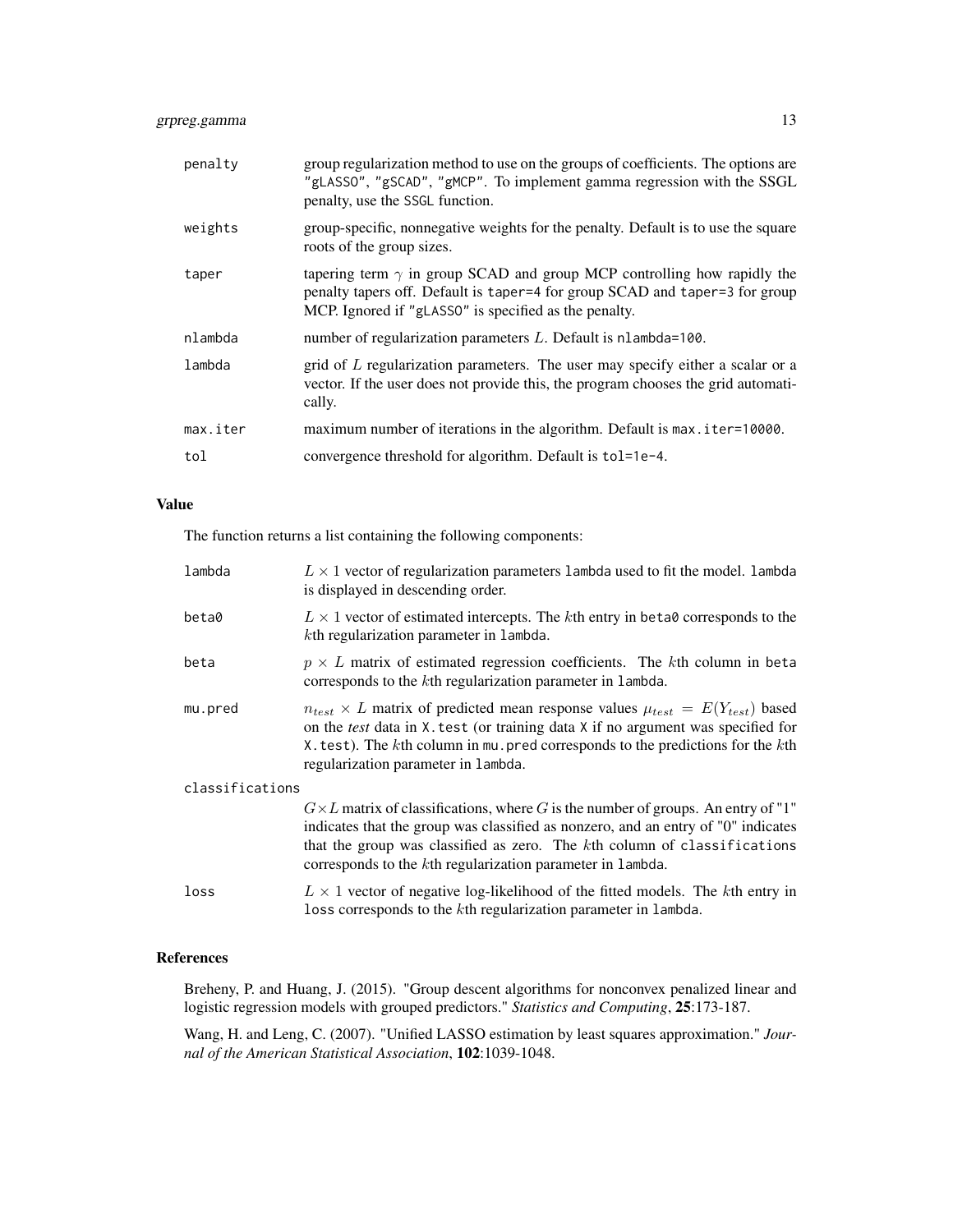#### Examples

```
## Generate data
set.seed(12345)
X = matrix(runit(100*11), nrow=100)n = dim(X)[1]groups = c("a","a","a","b","b","b","c","c","d","e","e")
groups = as.factor(groups)
true.beta = c(-1,1,1,0,0,0,0,0,0,1.5,-1.5)## Generate responses from gamma regression with known shape parameter 1
eta = crossprod(t(X), true. beta)shape = 1y = rgamma(n, rate=shape/exp(eta), shape=shape)
## Generate test data
n.test = 50X.test = matrix(runif(n.test*11), nrow=n.test)
## Fit gamma regression models with the group LASSO penalty
gamma.mod = grpreg.gamma(y, X, X.test, groups, penalty="gLASSO")
## Tuning parameters used to fit models
gamma.mod$lambda
# Predicted n.test-dimensional vectors mu=E(Y.test) based on test data, X.test.
# The kth column of 'mu.pred' corresponds to the kth entry in 'lambda.'
gamma.mod$mu.pred
# Classifications of the 5 groups. The kth column of 'classifications'
# corresponds to the kth entry in 'lambda.'
gamma.mod$classifications
```
grpreg.nb *Group-regularized Negative Binomial Regression*

#### Description

This function implements group-regularized negative binomial regression with a known size parameter  $\alpha$  and the log link. In negative binomial regression, we assume that  $y_i \sim NB(\alpha, \mu_i)$ , where

$$
f(y_i|\alpha, \mu_i) = \frac{\Gamma(y+\alpha)}{y!\Gamma(\alpha)} \left(\frac{\mu_i}{\mu_i + \alpha}\right)^y \left(\frac{\alpha}{\mu_i + \alpha}\right)^{\alpha}, y = 0, 1, 2, ...
$$

Then  $E(y_i) = \mu_i$ , and we relate  $\mu_i$  to a set of p covariates  $x_i$  through the log link,

$$
\log(\mu_i) = \beta_0 + x_i^T \beta, i = 1, ..., n
$$

<span id="page-13-0"></span>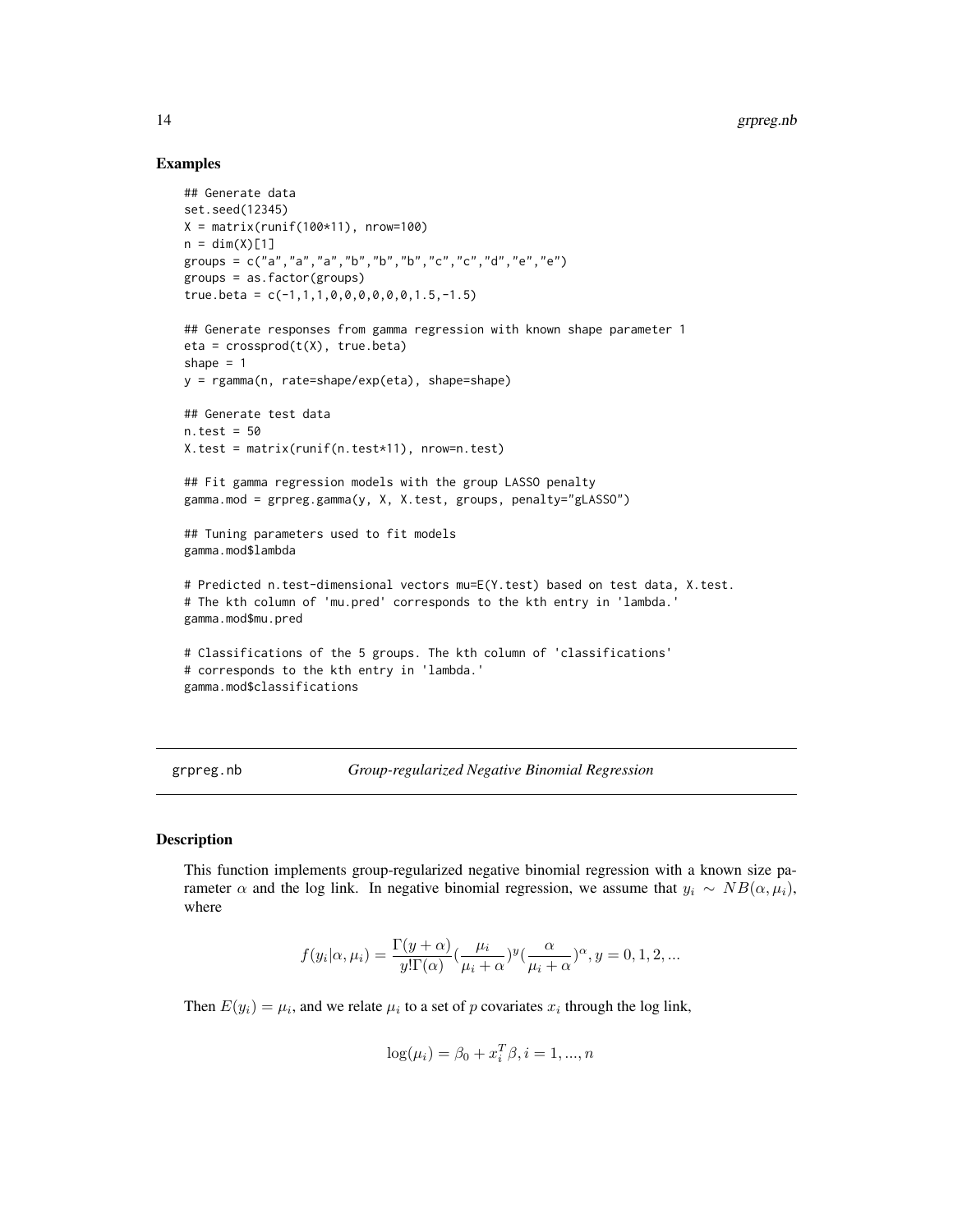#### grpreg.nb 15

If the covariates in each  $x_i$  are grouped according to known groups  $q = 1, ..., G$ , then this function may estimate some of the  $G$  groups of coefficients as all zero, depending on the amount of regularization.

Our implementation for regularized negative binomial regression is based on the least squares approximation approach of Wang and Leng (2007), and hence, the function does not allow the total number of covariates  $p$  to be greater than sample size.

#### Usage

```
grpreg.nb(y, X, X.test, groups, nb.size=1, penalty=c("gLASSO","gSCAD","gMCP"),
          weights, taper, nlambda=100, lambda, max.iter=10000, tol=1e-4)
```
#### Arguments

| У        | $n \times 1$ vector of responses for training data.                                                                                                                                                                                                                                                                                                          |
|----------|--------------------------------------------------------------------------------------------------------------------------------------------------------------------------------------------------------------------------------------------------------------------------------------------------------------------------------------------------------------|
| X        | $n \times p$ design matrix for training data, where the <i>j</i> th column of X corresponds to<br>the <i>j</i> th overall covariate.                                                                                                                                                                                                                         |
| X.test   | $n_{test} \times p$ design matrix for test data to calculate predictions. X. test must have<br>the same number of columns as X, but not necessarily the same number of rows.<br>If no test data is provided or if in-sample predictions are desired, then the func-<br>tion automatically sets X. test=X in order to calculate <i>in-sample</i> predictions. |
| groups   | $p$ -dimensional vector of group labels. The <i>j</i> th entry in groups should contain<br>either the group number $or$ the name of the factor level that the <i>j</i> th covariate<br>belongs to. groups must be either a vector of integers or factors.                                                                                                    |
| nb.size  | known size parameter $\alpha$ in $NB(\alpha, \mu_i)$ distribution for the responses. Default is<br>$nb.size = 1$ .                                                                                                                                                                                                                                           |
| penalty  | group regularization method to use on the groups of coefficients. The options<br>are "gLASSO", "gSCAD", "gMCP". To implement negative binomial regression<br>with the SSGL penalty, use the SSGL function.                                                                                                                                                   |
| weights  | group-specific, nonnegative weights for the penalty. Default is to use the square<br>roots of the group sizes.                                                                                                                                                                                                                                               |
| taper    | tapering term $\gamma$ in group SCAD and group MCP controlling how rapidly the<br>penalty tapers off. Default is taper=4 for group SCAD and taper=3 for group<br>MCP. Ignored if "gLASSO" is specified as the penalty.                                                                                                                                       |
| nlambda  | number of regularization parameters $L$ . Default is nlambda=100.                                                                                                                                                                                                                                                                                            |
| lambda   | grid of $L$ regularization parameters. The user may specify either a scalar or a<br>vector. If the user does not provide this, the program chooses the grid automati-<br>cally.                                                                                                                                                                              |
| max.iter | maximum number of iterations in the algorithm. Default is max.iter=10000.                                                                                                                                                                                                                                                                                    |
| tol      | convergence threshold for algorithm. Default is tol=1e-4.                                                                                                                                                                                                                                                                                                    |

#### Value

The function returns a list containing the following components: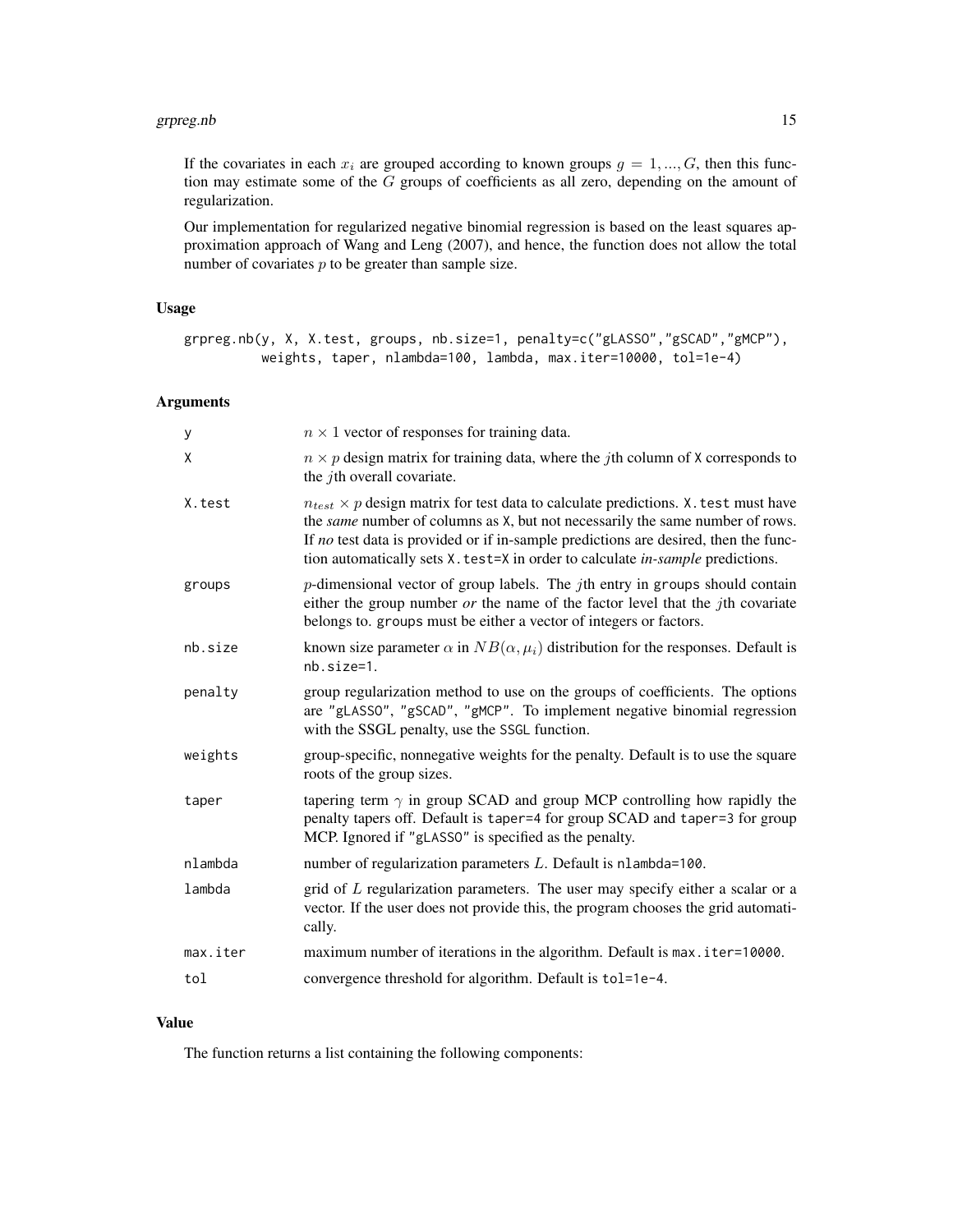| lambda          | $L \times 1$ vector of regularization parameters 1 ambda used to fit the model. 1 ambda<br>is displayed in descending order.                                                                                                                                                                                               |
|-----------------|----------------------------------------------------------------------------------------------------------------------------------------------------------------------------------------------------------------------------------------------------------------------------------------------------------------------------|
| beta0           | $L \times 1$ vector of estimated intercepts. The kth entry in beta0 corresponds to the<br>$k$ th regularization parameter in $l$ ambda.                                                                                                                                                                                    |
| beta            | $p \times L$ matrix of estimated regression coefficients. The kth column in beta<br>corresponds to the kth regularization parameter in lambda.                                                                                                                                                                             |
| mu.pred         | $n_{test} \times L$ matrix of predicted mean response values $\mu_{test} = E(Y_{test})$ based<br>on the <i>test</i> data in X. test (or training data X if no argument was specified for<br>$X.$ test). The $k$ th column in mu. pred corresponds to the predictions for the $k$ th<br>regularization parameter in lambda. |
| classifications |                                                                                                                                                                                                                                                                                                                            |
|                 | $G\times L$ matrix of classifications, where G is the number of groups. An entry of "1"<br>indicates that the group was classified as nonzero, and an entry of "0" indicates<br>that the group was classified as zero. The kth column of classifications<br>corresponds to the kth regularization parameter in lambda.     |
| loss            | $L \times 1$ vector of negative log-likelihood of the fitted models. The kth entry in<br>loss corresponds to the kth regularization parameter in lambda.                                                                                                                                                                   |

#### References

Breheny, P. and Huang, J. (2015). "Group descent algorithms for nonconvex penalized linear and logistic regression models with grouped predictors." *Statistics and Computing*, 25:173-187.

Wang, H. and Leng, C. (2007). "Unified LASSO estimation by least squares approximation." *Journal of the American Statistical Association*, 102:1039-1048.

```
## Generate training data
set.seed(1234)
X = matrix(runit(100*16), nrow=100)n = \dim(X)[1]groups = c("A","A","A","B","B","B","C","C","D","E","E","F","G","H","H","H")
groups = as.factor(groups)
true.beta = c(-2,2,2,0,0,0,0,0,0,1.5,-1.5,0,0,-2,2,2)
## Generate count responses from negative binomial regression
eta = crossprod(t(X), true. beta)y = rnbinom(n,size=1, mu=exp(eta))
## Generate test data
n.test = 50X.test = matrix(runif(n.test*16), nrow=n.test)
```

```
## Fit negative binomial regression models with the group SCAD penalty
nb.mod = grpreg.nb(y, X, X.test, groups, penalty="gSCAD")
```

```
## Tuning parameters used to fit models
nb.mod$lambda
```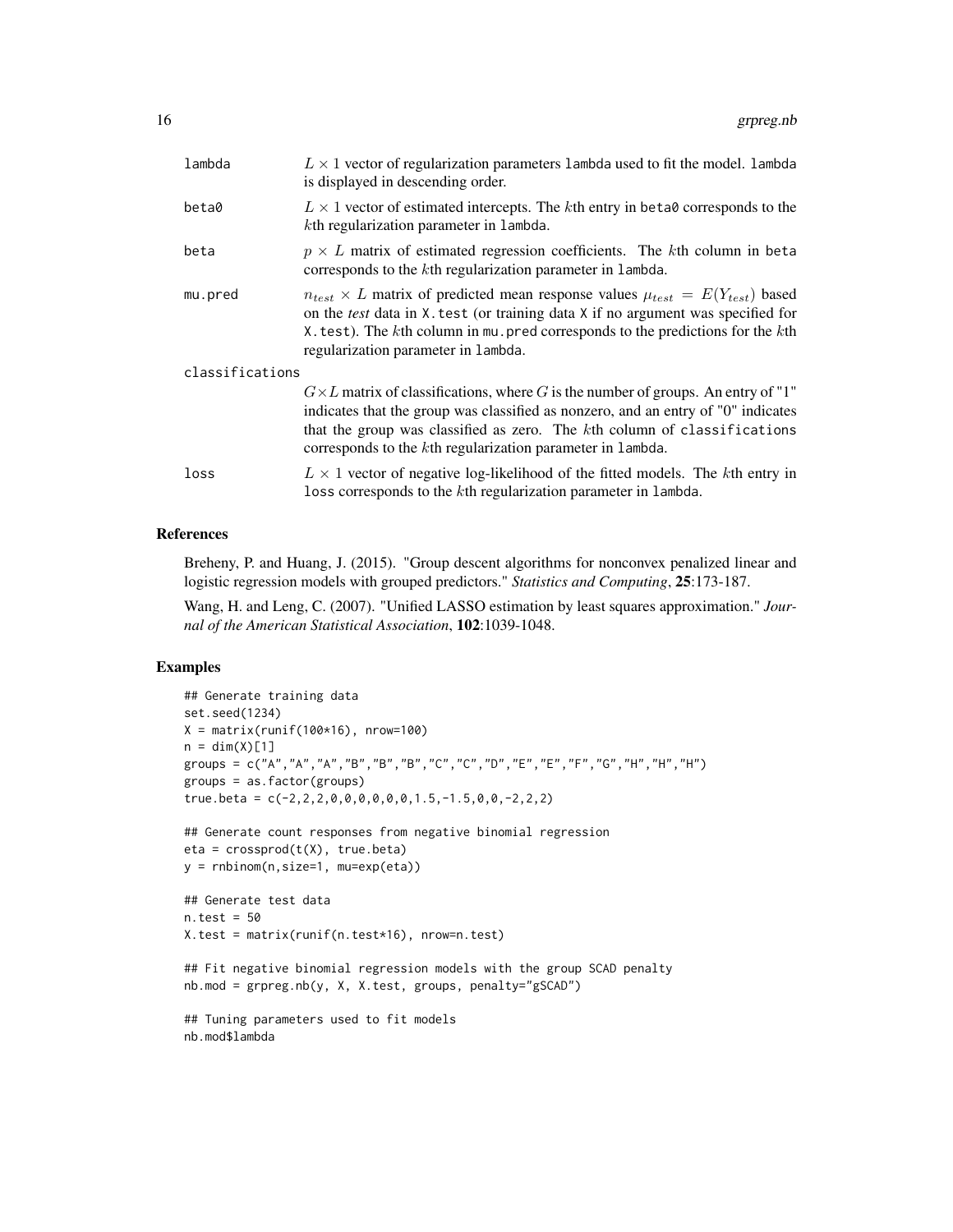#### <span id="page-16-0"></span> $SBGAM$  17

# Predicted n.test-dimensional vectors mu=E(Y.test) based on test data, X.test. # The kth column of 'mu.pred' corresponds to the kth entry in 'lambda.' nb.mod\$mu.pred # Classifications of the 8 groups. The kth column of 'classifications' # corresponds to the kth entry in lambda. nb.mod\$classifications

#### SBGAM *Sparse Bayesian Generalized Additive Models*

#### **Description**

This function implements sparse Bayesian generalized additive models (GAMs) with the spikeand-slab group lasso (SSGL) penalty. Let  $y_i$  denote the *i*th response and  $x_i$  denote a p-dimensional vector of covariates. GAMs are of the form,

$$
g(E(y_i)) = \beta_0 + \sum_{j=1}^p f_j(x_{ij}), i = 1, ..., n,
$$

where  $g$  is a monotone increasing link function. The identity link function is used for Gaussian regression, the logit link is used for binomial regression, and the log link is used for Poisson, negative binomial, and gamma regression. With the SSGL penalty, some of the univariate functions  $f_j(x_j)$  will be estimated as  $\hat{f}_j(x_j) = 0$ , depending on the size of the spike hyperparameter  $\lambda_0$  in the SSGL prior. The functions  $f_i(x_j)$ ,  $j = 1, ..., p$ , are modeled using B-spline basis expansions.

There is another implementation of sparse Gaussian GAMs with the SSGL penalty available at https://github.com/jantonelli111/SSGL, which uses natural cubic splines as the basis functions. This package sparseGAM uses B-spline basis functions and also implements sparse GAMs with the SSGL penalty for binomial, Poisson, negative binomial, and gamma regression.

For implementation of sparse *frequentist* GAMs with the group LASSO, group SCAD, and group MCP penalties, use the SFGAM function.

#### Usage

```
SBGAM(y, X, X.test, df=6,
     family=c("gaussian","binomial","poisson","negativebinomial","gamma"),
     nb.size=1, gamma.shape=1, nlambda0=20, lambda0, lambda1, a, b,
     max.iter=100, tol = 1e-6, print.iter=TRUE)
```

| $n \times 1$ vector of responses for training data.                                            |
|------------------------------------------------------------------------------------------------|
| $n \times p$ design matrix for training data, where the <i>j</i> th column of X corresponds to |
| the <i>i</i> th overall covariate.                                                             |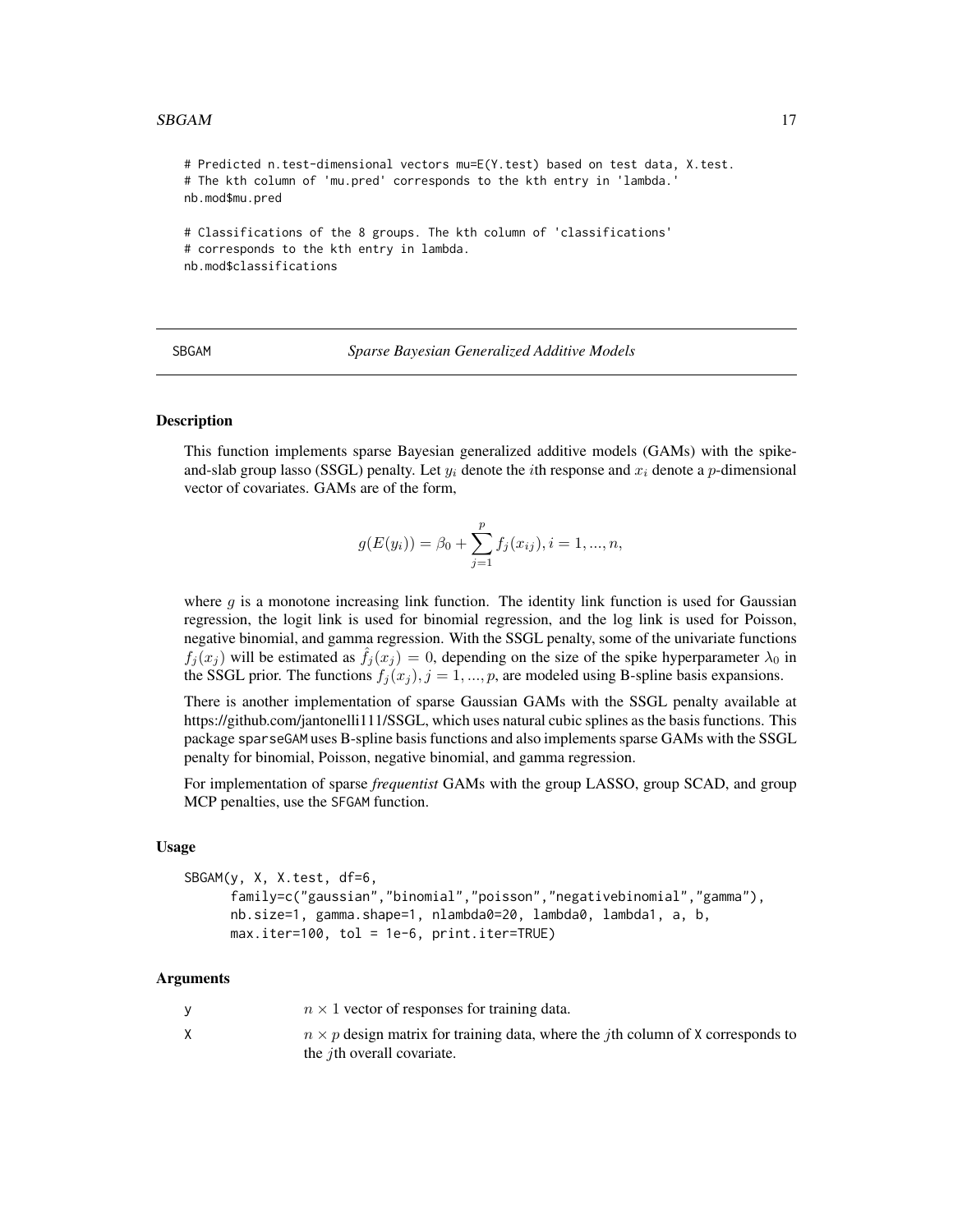| X.test      | $n_{test} \times p$ design matrix for test data to calculate predictions. X. test must have<br>the <i>same</i> number of columns as X, but not necessarily the same number of rows.<br>If no test data is provided or if in-sample predictions are desired, then the func-<br>tion automatically sets X. test=X in order to calculate <i>in-sample</i> predictions. |
|-------------|---------------------------------------------------------------------------------------------------------------------------------------------------------------------------------------------------------------------------------------------------------------------------------------------------------------------------------------------------------------------|
| df          | number of B-spline basis functions to use in each basis expansion. Default is<br>df=6, but the user may specify degrees of freedom as any integer greater than or<br>equal to 3.                                                                                                                                                                                    |
| family      | exponential dispersion family. Allows for "gaussian", "binomial", "poisson",<br>"negativebinomial", and "gamma". Note that for "negativebinomial", the<br>size parameter must be specified, while for "gamma", the shape parameter must<br>be specified.                                                                                                            |
| nb.size     | known size parameter $\alpha$ in $NB(\alpha, \mu_i)$ distribution for negative binomial re-<br>sponses. Default is nb. size=1. Ignored if family is not "negativebinomial".                                                                                                                                                                                         |
| gamma.shape | known shape parameter $\nu$ in $Gamma(\mu_i, \nu)$ distribution for gamma responses.<br>Default is gamma.shape=1. Ignored if family is not "gamma".                                                                                                                                                                                                                 |
| nlambda0    | number of spike hyperparameter $L$ . Default is nlambda0=20.                                                                                                                                                                                                                                                                                                        |
| lambda0     | grid of L spike hyperparameters $\lambda_0$ . The user may specify either a scalar or a<br>vector. If the user does not provide this, the program chooses the grid automati-<br>cally.                                                                                                                                                                              |
| lambda1     | slab hyperparameter $\lambda_1$ in the SSGL prior. Default is 1ambda1=1.                                                                                                                                                                                                                                                                                            |
| a           | shape hyperparameter for the $Beta(a, b)$ prior on the mixing proportion in the<br>SSGL prior. Default is a=1.                                                                                                                                                                                                                                                      |
| b           | shape hyperparameter for the $Beta(a, b)$ prior on the mixing proportion in the<br>SSGL prior. Default is b=dim(X)[2].                                                                                                                                                                                                                                              |
| max.iter    | maximum number of iterations in the algorithm. Default is max. iter=100.                                                                                                                                                                                                                                                                                            |
| tol         | convergence threshold for algorithm. Default is tol=1e-6.                                                                                                                                                                                                                                                                                                           |
| print.iter  | Boolean variable for whether or not to print the current nlambda0 in the algo-<br>rithm. Default is print. iter=TRUE.                                                                                                                                                                                                                                               |

# Value

The function returns a list containing the following components:

| lambda0 | $L \times 1$ vector of spike hyperparameters lambda0 used to fit the model. lambda0<br>is displayed in descending order.                                                                                                                                                                                                                                     |
|---------|--------------------------------------------------------------------------------------------------------------------------------------------------------------------------------------------------------------------------------------------------------------------------------------------------------------------------------------------------------------|
| f.pred  | List of L $n_{test} \times p$ matrices, where the kth matrix in the list corresponds to the<br>kth spike hyperparameter in lambda0. The jth column in each matrix in f. pred<br>is the estimate of the j <sup>th</sup> function evaluated on the test data in $X$ . test for the<br><i>j</i> th covariate (or training data X if X. test was not specified). |
| mu.pred | $n_{test} \times L$ matrix of predicted mean response values $\mu_{test} = E(Y_{test})$ based<br>on the <i>test</i> data in X. test (or training data X if no argument was specified for<br>X. test). The kth column in mu. pred corresponds to the predictions for the kth<br>spike hyperparameter in lambda0.                                              |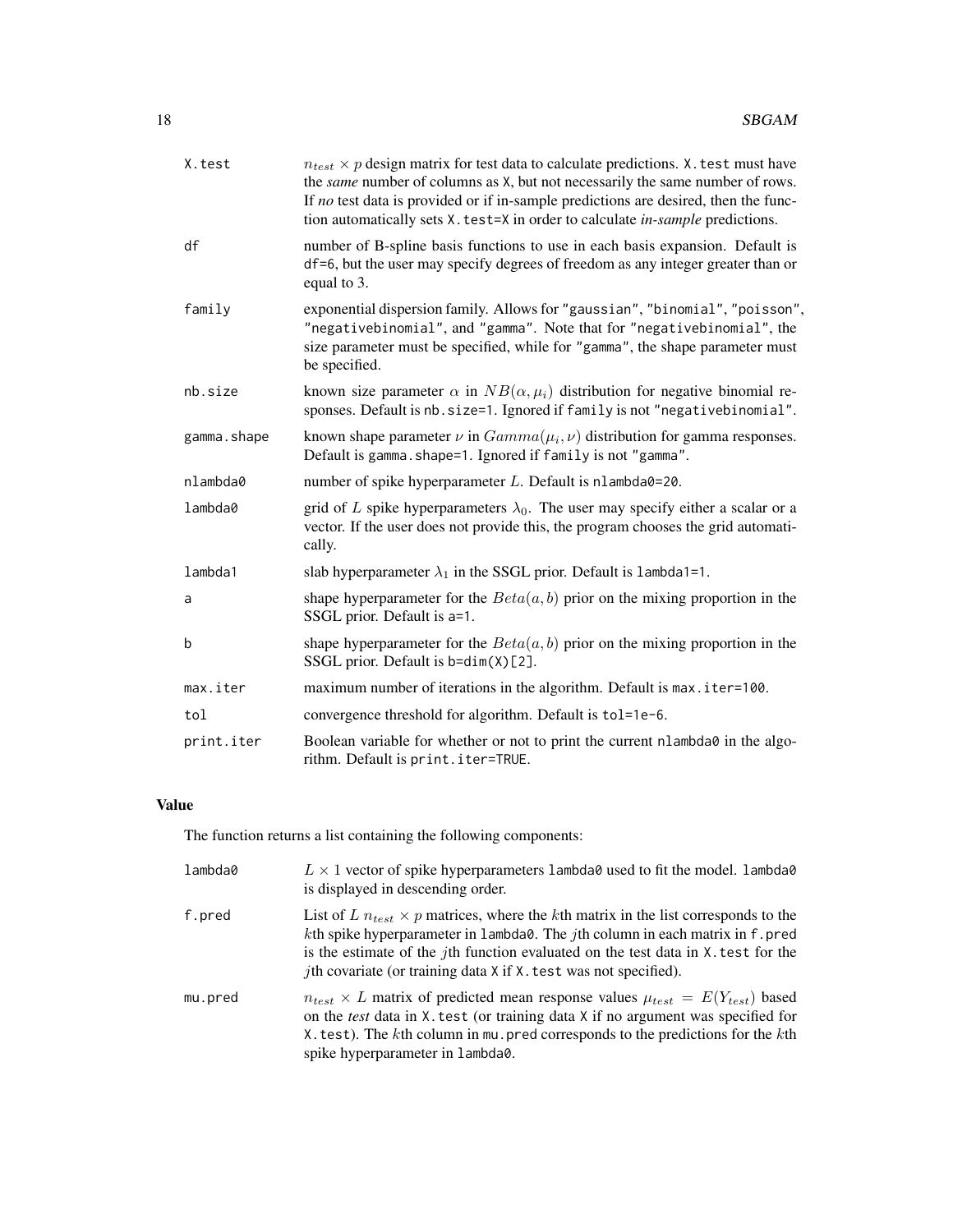#### $SBGAM$  19

| classifications |                                                                                                                                                                                                                                                                                                                   |
|-----------------|-------------------------------------------------------------------------------------------------------------------------------------------------------------------------------------------------------------------------------------------------------------------------------------------------------------------|
|                 | $p \times L$ matrix of classifications. An entry of "1" indicates that the corresponding<br>function was classified as nonzero, and an entry of "0" indicates that the function<br>was classified as zero. The kth column of classifications corresponds to the<br>$k$ th spike hyperparameter in $lmbda\theta$ . |
| beta0           | $L \times 1$ vector of estimated intercepts. The kth entry in beta0 corresponds to the<br>$k$ th spike hyperparameter in $l$ ambda $\theta$ .                                                                                                                                                                     |
| beta            | $dp \times L$ matrix of estimated basis coefficients. The kth column in beta corre-<br>sponds to the kth spike hyperparameter in lambda0.                                                                                                                                                                         |
| loss            | vector of either the residual sum of squares ("gaussian") or the negative log-<br>likelihood ("binomial", "poisson", "negativebinomial", "gamma") of the<br>fitted model. The kth entry in loss corresponds to the kth spike hyperparameter<br>in lambda0.                                                        |

#### References

Bai R. (2021). "Spike-and-slab group lasso for consistent Bayesian estimation and variable selection in non-Gaussian generalized additive models." *arXiv pre-print arXiv:2007.07021*.

Bai, R., Moran, G. E., Antonelli, J. L., Chen, Y., and Boland, M.R. (2021). "Spike-and-slab group lassos for grouped regression and sparse generalized additive models." *Journal of the American Statistical Association*, in press.

```
## Generate data
set.seed(12345)
X = matrix(runif(100*5), nrow=100)n = \dim(X)[1]y = 3*sin(2*pi*XL,1]) - 3*cos(2*pi*XL,2]) + rnorm(n)## Test data with 30 observations
X.test = matrix(runif(30*5), nrow=30)## Fit sparse Bayesian generalized additive model to data with the SSGL penalty
## and 5 spike hyperparameters
SBGAM.mod = SBGAM(y, X, X.test, family="gaussian", lambda0=seq(from=50,to=10,by=-10))
## The model corresponding to the 1st spike hyperparameter
SBGAM.mod$lambda[1]
SBGAM.mod$classifications[,1]
## Plot first function f_1(x_1) in 2nd model
x1 = X.test[, 1]## Estimates of all 20 function evaluations on test data
f.hat = SBGAM.mod$f.pred[[1]]
## Extract estimates of f_1
f1.hat = f.hat[, 1]## Plot X_1 against f_1(x_1)
plot(x1[order(x1)], f1.hat[order(x1)], xlab=expression(x[1]),
```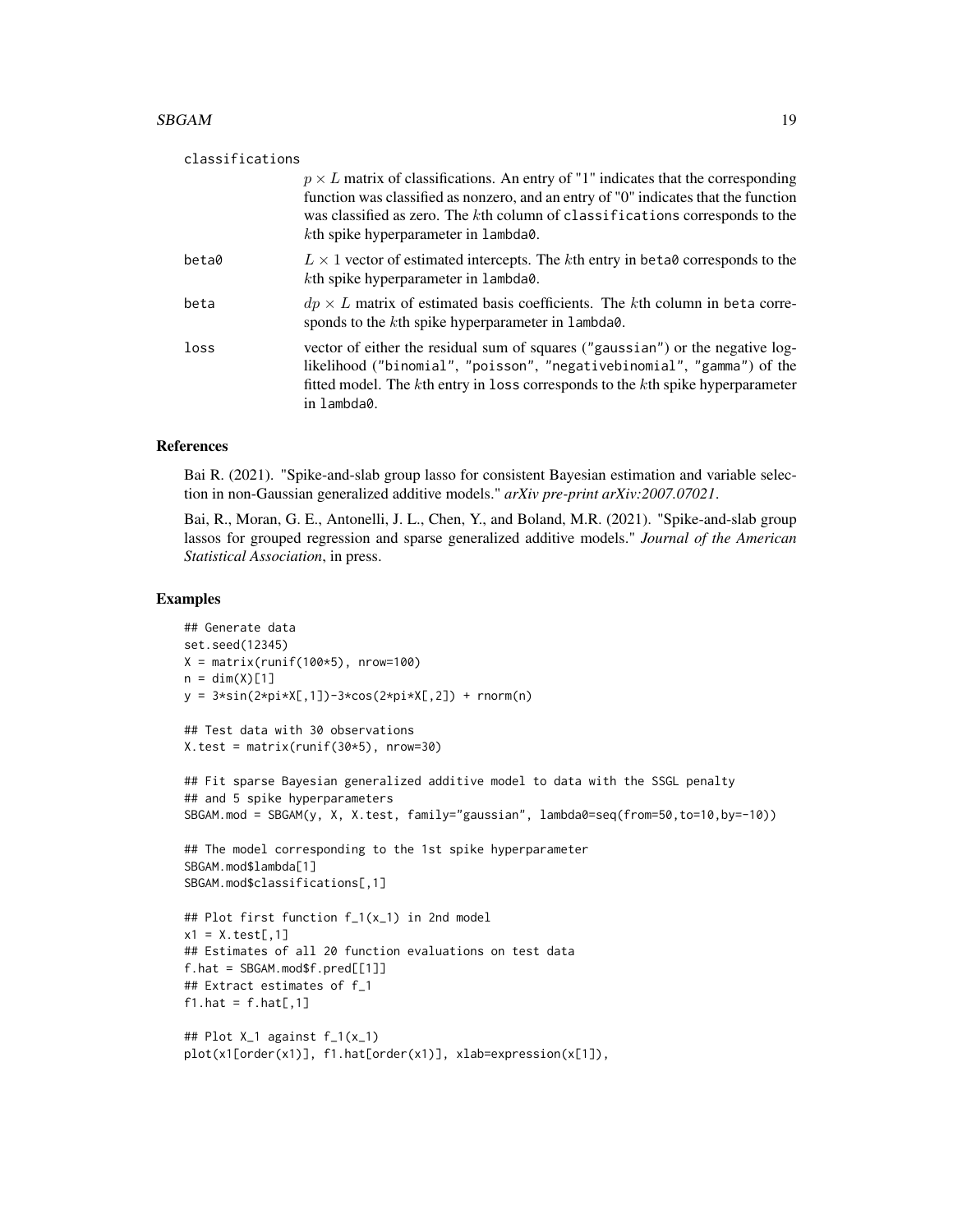```
ylab=expression(f[1](x[1])))
```
#### Description

This function implements sparse frequentist generalized additive models (GAMs) with the group LASSO, group SCAD, and group MCP penalties. Let  $y_i$  denote the *i*th response and  $x_i$  denote a p-dimensional vector of covariates. GAMs are of the form,

$$
g(E(y_i)) = \beta_0 + \sum_{j=1}^p f_j(x_{ij}), i = 1, ..., n,
$$

where  $g$  is a monotone increasing link function. The identity link function is used for Gaussian regression, the logit link is used for binomial regression, and the log link is used for Poisson, negative binomial, and gamma regression. The univariate functions are estimated using linear combinations of B-spline basis functions. Under group regularization of the basis coefficients, some of the univariate functions  $f_i(x_i)$  will be estimated as  $\hat{f}_i(x_i) = 0$ , depending on the size of the regularization parameter  $\lambda$ .

For implementation of sparse *Bayesian* GAMs with the SSGL penalty, use the SBGAM function.

#### Usage

```
SFGAM(y, X, X.test, df=6,
     family=c("gaussian","binomial", "poisson", "negativebinomial","gamma"),
     nb.size=1, gamma.shape=1, penalty=c("gLASSO","gMCP","gSCAD"), taper,
     nlambda=100, lambda, max.iter=10000, tol=1e-4)
```

| y      | $n \times 1$ vector of responses for training data.                                                                                                                                                                                                                                                                                                                 |
|--------|---------------------------------------------------------------------------------------------------------------------------------------------------------------------------------------------------------------------------------------------------------------------------------------------------------------------------------------------------------------------|
| X      | $n \times p$ design matrix for training data, where the <i>j</i> th column of X corresponds to<br>the <i>j</i> th overall covariate.                                                                                                                                                                                                                                |
| X.test | $n_{test} \times p$ design matrix for test data to calculate predictions. X. test must have<br>the <i>same</i> number of columns as X, but not necessarily the same number of rows.<br>If no test data is provided or if in-sample predictions are desired, then the func-<br>tion automatically sets X. test=X in order to calculate <i>in-sample</i> predictions. |
| df     | number of B-spline basis functions to use in each basis expansion. Default is<br>df=6, but the user may specify degrees of freedom as any integer greater than or<br>equal to 3.                                                                                                                                                                                    |
| family | exponential dispersion family. Allows for "gaussian", "binomial", "poisson",<br>"negativebinomial", and "gamma". Note that for "negativebinomial", the<br>size parameter must be specified, while for "gamma", the shape parameter must<br>be specified.                                                                                                            |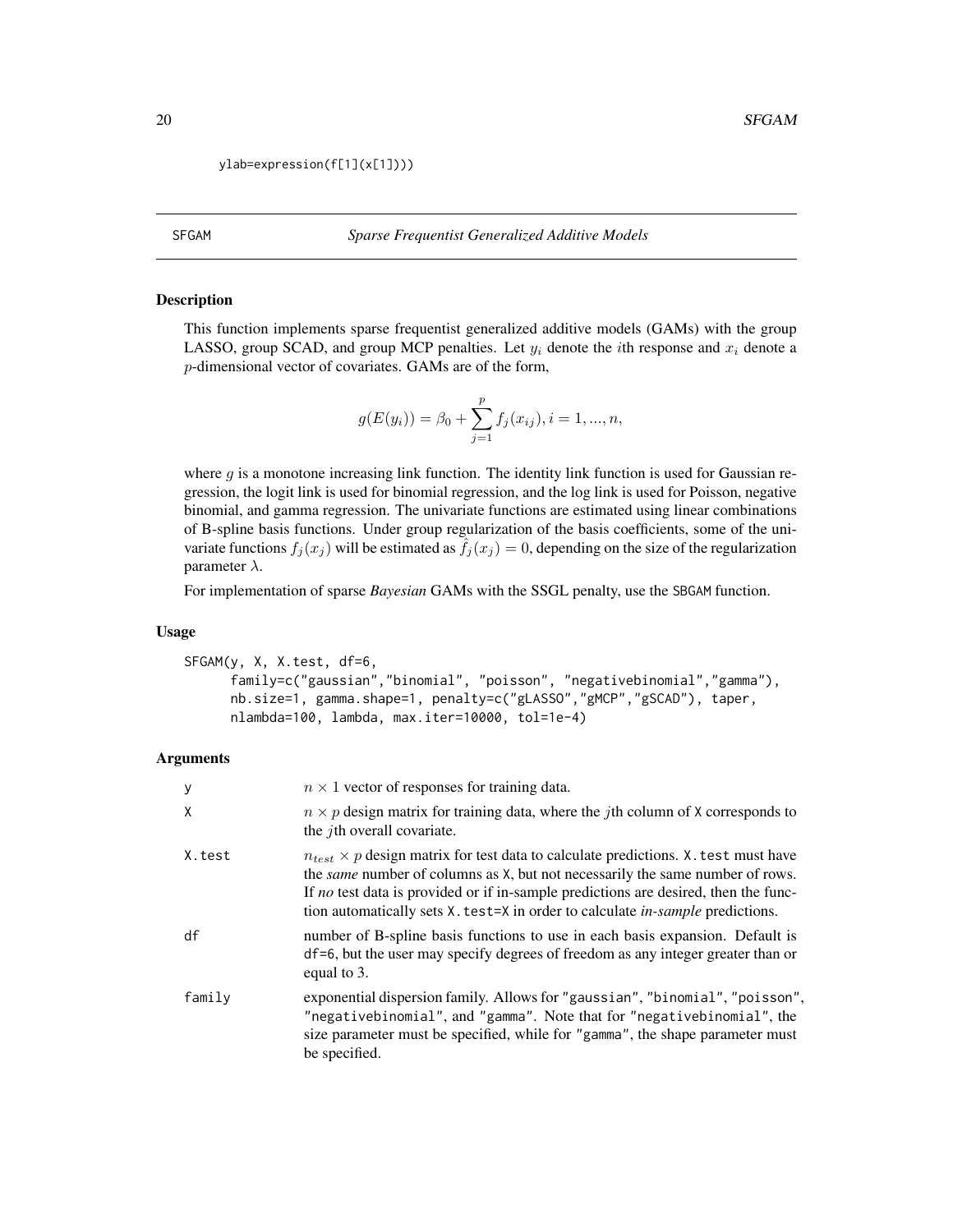#### $SFGAM$  21

| nb.size     | known size parameter $\alpha$ in $NB(\alpha, \mu_i)$ distribution for negative binomial re-<br>sponses. Default is nb. size=1. Ignored if family is not "negativebinomial".                                            |
|-------------|------------------------------------------------------------------------------------------------------------------------------------------------------------------------------------------------------------------------|
| gamma.shape | known shape parameter $\nu$ in $Gamma(\mu_i, \nu)$ distribution for gamma responses.<br>Default is gamma.shape=1. Ignored if family is not "gamma".                                                                    |
| penalty     | group regularization method to use on the groups of basis coefficients. The<br>options are "gLASSO", "gSCAD", and "gMCP". To implement sparse GAMs with<br>the SSGL penalty, use the SBGAM function.                   |
| taper       | tapering term $\gamma$ in group SCAD and group MCP controlling how rapidly the<br>penalty tapers off. Default is taper=4 for group SCAD and taper=3 for group<br>MCP. Ignored if "gLASSO" is specified as the penalty. |
| nlambda     | number of regularization parameters $L$ . Default is nlambda=100.                                                                                                                                                      |
| lambda      | grid of $L$ regularization parameters. The user may specify either a scalar or a<br>vector. If the user does not provide this, the program chooses the grid automati-<br>cally.                                        |
| max.iter    | maximum number of iterations in the algorithm. Default is max. iter=10000.                                                                                                                                             |
| tol         | convergence threshold for algorithm. Default is tol=1e-4.                                                                                                                                                              |
|             |                                                                                                                                                                                                                        |

# Value

The function returns a list containing the following components:

| lambda          | $L \times 1$ vector of regularization parameters 1 ambda used to fit the model. 1 ambda<br>is displayed in descending order.                                                                                                                                                                                                                                      |  |
|-----------------|-------------------------------------------------------------------------------------------------------------------------------------------------------------------------------------------------------------------------------------------------------------------------------------------------------------------------------------------------------------------|--|
| f.pred          | List of L $n_{test} \times p$ matrices, where the kth matrix in the list corresponds to<br>the $k$ th regularization parameter in lambda. The $j$ th column in each matrix in<br>f. pred is the estimate of the <i>j</i> th function evaluated on the test data in $X$ . test<br>for the <i>j</i> th covariate (or training data X if X. test was not specified). |  |
| mu.pred         | $n_{test} \times L$ matrix of predicted mean response values $\mu_{test} = E(Y_{test})$ based<br>on the <i>test</i> data in X. test (or training data X if no argument was specified for<br>$X.$ test). The $k$ th column in mu. pred corresponds to the predictions for the $k$ th<br>regularization parameter in lambda.                                        |  |
| classifications |                                                                                                                                                                                                                                                                                                                                                                   |  |
|                 | $p \times L$ matrix of classifications. An entry of "1" indicates that the corresponding<br>function was classified as nonzero, and an entry of "0" indicates that the function<br>was classified as zero. The kth column of classifications corresponds to the<br>$k$ th regularization parameter in lambda.                                                     |  |
| beta0           | $L \times 1$ vector of estimated intercepts. The kth entry in beta0 corresponds to the<br>$k$ th regularization parameter in $l$ ambda.                                                                                                                                                                                                                           |  |
| beta            | $dp \times L$ matrix of estimated basis coefficients. The kth column in beta corre-<br>sponds to the kth regularization parameter in lambda.                                                                                                                                                                                                                      |  |
| loss            | vector of either the residual sum of squares ("gaussian") or the negative log-<br>likelihood ("binomial", "poisson", "negativebinomial", "gamma") of the<br>fitted model. The $k$ th entry in loss corresponds to the $k$ th regularization param-<br>eter in lambda.                                                                                             |  |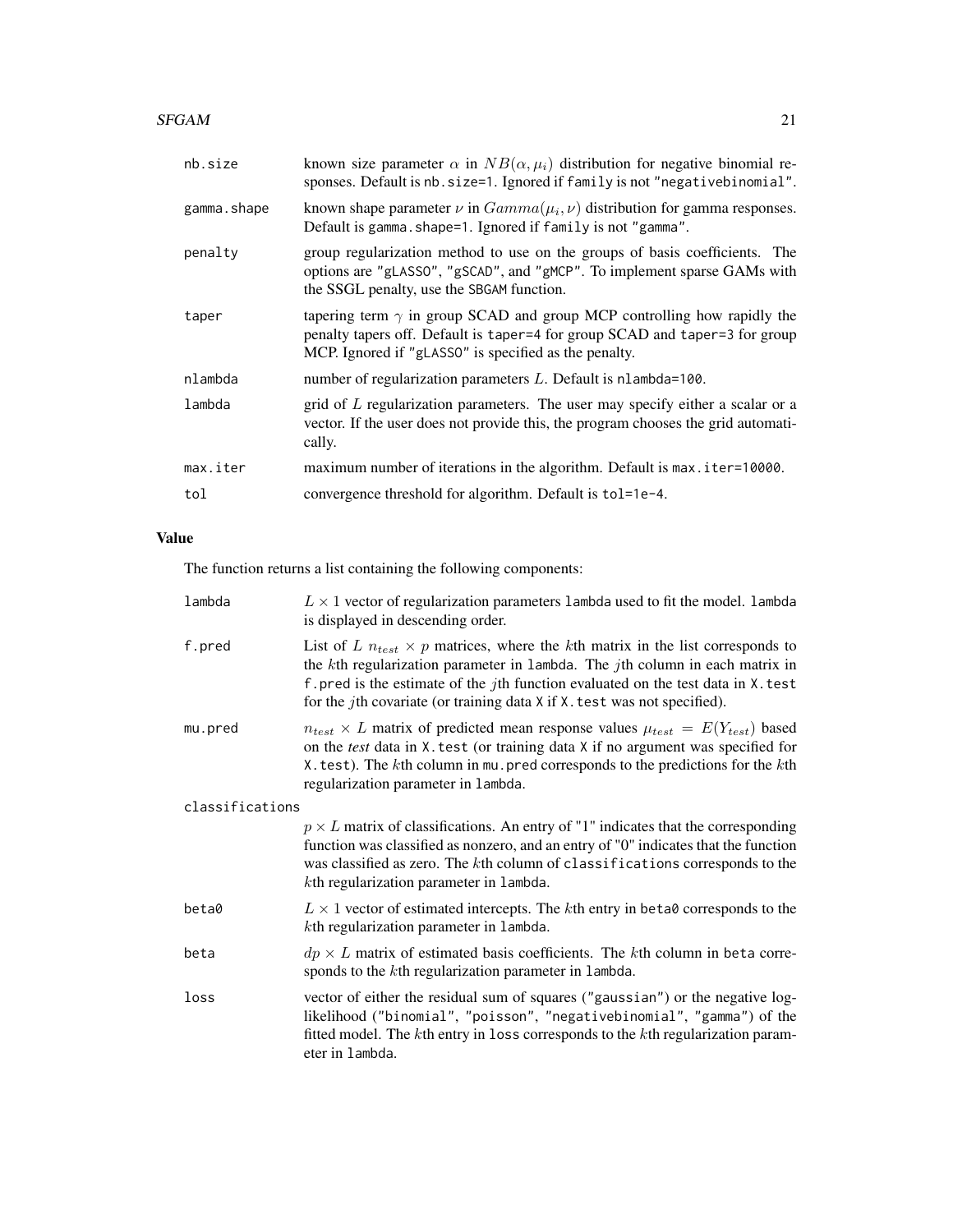#### <span id="page-21-0"></span>References

Breheny, P. and Huang, J. (2015). "Group descent algorithms for nonconvex penalized linear and logistic regression models with grouped predictors." *Statistics and Computing*, 25:173-187.

Wang, H. and Leng, C. (2007). "Unified LASSO estimation by least squares approximation." *Journal of the American Statistical Association*, 102:1039-1048.

Yuan, M. and Lin, Y. (2006). Model selection and estimation in regression with grouped variables. *Journal of the Royal Statistical Society: Series B (Statistical Methodology)*, 68: 49-67.

```
## Generate data
set.seed(12345)
X = matrix(runit(100*20), nrow=100)n = \dim(X)[1]y = 5*sin(2*pi*XL,1]) - 5*cos(2*pi*XL,2]) + rnorm(n)## Test data with 50 observations
X.test = matrix(runif(50*20), nrow=50)
## K-fold cross-validation with group MCP penalty
cv.mod = cv.SFGAM(y, X, family="gaussian", penalty="gMCP")
## Plot CVE curve
plot(cv.mod$lambda, cv.mod$cve, type="l", xlab="lambda", ylab="CVE")
## lambda which minimizes cross-validation error
lambda.opt = cv.mod$lambda.min
## Fit a single model with lambda.opt
SFGAM.mod = SFGAM(y, X, X.test, penalty="gMCP", lambda=lambda.opt)
## Classifications
SFGAM.mod$classifications
## Predicted function evaluations on test data
f.pred = SFGAM.mod$f.pred
## Plot estimated first function
x1 = X.test[, 1]f1.hat = f.pred[, 1]## Plot x_1 against f_1(x_1)
plot(x1[order(x1)], f1.hat[order(x1)], xlab=expression(x[1]),
     ylab=expression(f[1](x[1])))
```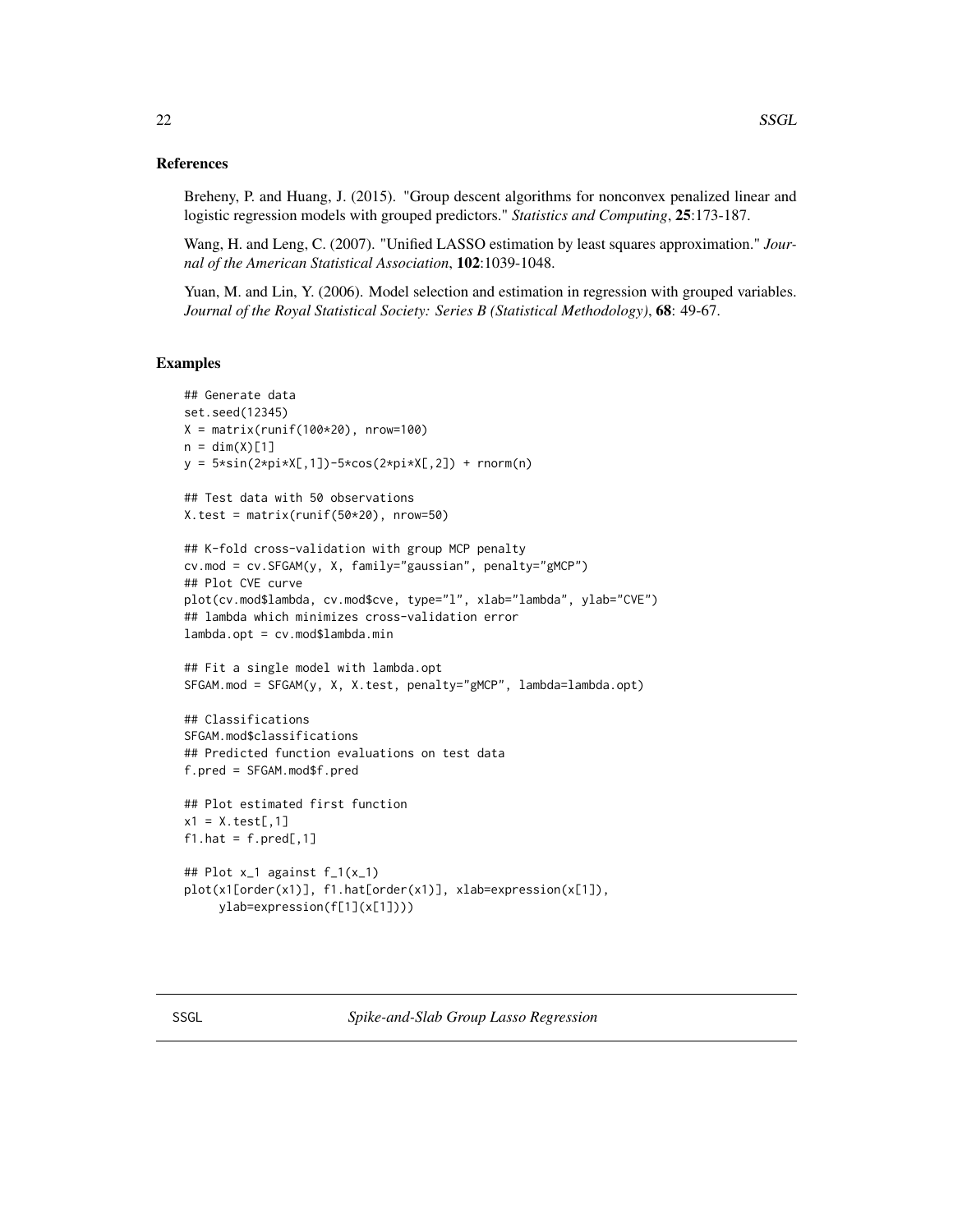#### $SSGL$  23

#### Description

This is a stand-alone function for group-regularized regression models in the exponential dispersion family with the spike-and-slab group lasso (SSGL) penalty. Let  $y_i$  denote the *i*th response and  $x_i$ denote a p-dimensional vector of covariates. We fit models of the form,

$$
g(E(y_i)) = \beta_0 + x_i^T \beta, i = 1, ..., n,
$$

where  $g$  is a monotone increasing link function. The identity link function is used for Gaussian regression, the logit link is used for binomial regression, and the log link is used for Poisson, negative binomial, and gamma regression.

If the covariates in each  $x_i$  are grouped according to known groups  $g = 1, ..., G$ , then this function may estimate some of the  $G$  groups of coefficients as all zero, depending on the amount of regularization.

Another implementation of the SSGL model for Gaussian regression models is available on Github at https://github.com/jantonelli111/SSGL. This package sparseGAM also implements the SSGL model for binomial, Poisson, negative binomial, and gamma regression.

#### Usage

```
SSGL(y, X, X.test, groups,
     family=c("gaussian","binomial","poisson","negativebinomial","gamma"),
     nb.size=1, gamma.shape=1, weights, nlambda0=20, lambda0, lambda1, a, b,
     max.iter=100, tol = 1e-6, print.iter=TRUE)
```

| y           | $n \times 1$ vector of responses for training data.                                                                                                                                                                                                                                                                                                          |
|-------------|--------------------------------------------------------------------------------------------------------------------------------------------------------------------------------------------------------------------------------------------------------------------------------------------------------------------------------------------------------------|
| X           | $n \times p$ design matrix for training data, where the <i>j</i> th column of X corresponds to<br>the <i>j</i> th overall covariate.                                                                                                                                                                                                                         |
| X.test      | $n_{test} \times p$ design matrix for test data to calculate predictions. X. test must have<br>the <i>same</i> number of columns as X, but not necessarily the same number of rows.<br>If no test data is provided or if in-sample predictions are desired, then the func-<br>tion automatically sets X. test=X in order to calculate in-sample predictions. |
| groups      | $p$ -dimensional vector of group labels. The <i>j</i> th entry in groups should contain<br>either the group number $or$ the name of the factor level that the jth covariate<br>belongs to. groups must be either a vector of integers or factors.                                                                                                            |
| family      | exponential dispersion family. Allows for "gaussian", "binomial", "poisson",<br>"negativebinomial", and "gamma". Note that for "negativebinomial", the<br>size parameter must be specified, while for "gamma", the shape parameter must<br>be specified.                                                                                                     |
| nb.size     | known size parameter $\alpha$ in $NB(\alpha, \mu_i)$ distribution for the negative binomial re-<br>sponses. Default is nb. size=1. Ignored if family is not "negativebinomial".                                                                                                                                                                              |
| gamma.shape | known shape parameter $\nu$ in $Gamma(\mu_i, \nu)$ distribution for gamma responses.<br>Default is gamma.shape=1. Ignored if family is not "gamma".                                                                                                                                                                                                          |
| weights     | group-specific, nonnegative weights for the penalty. Default is to use the square<br>roots of the group sizes.                                                                                                                                                                                                                                               |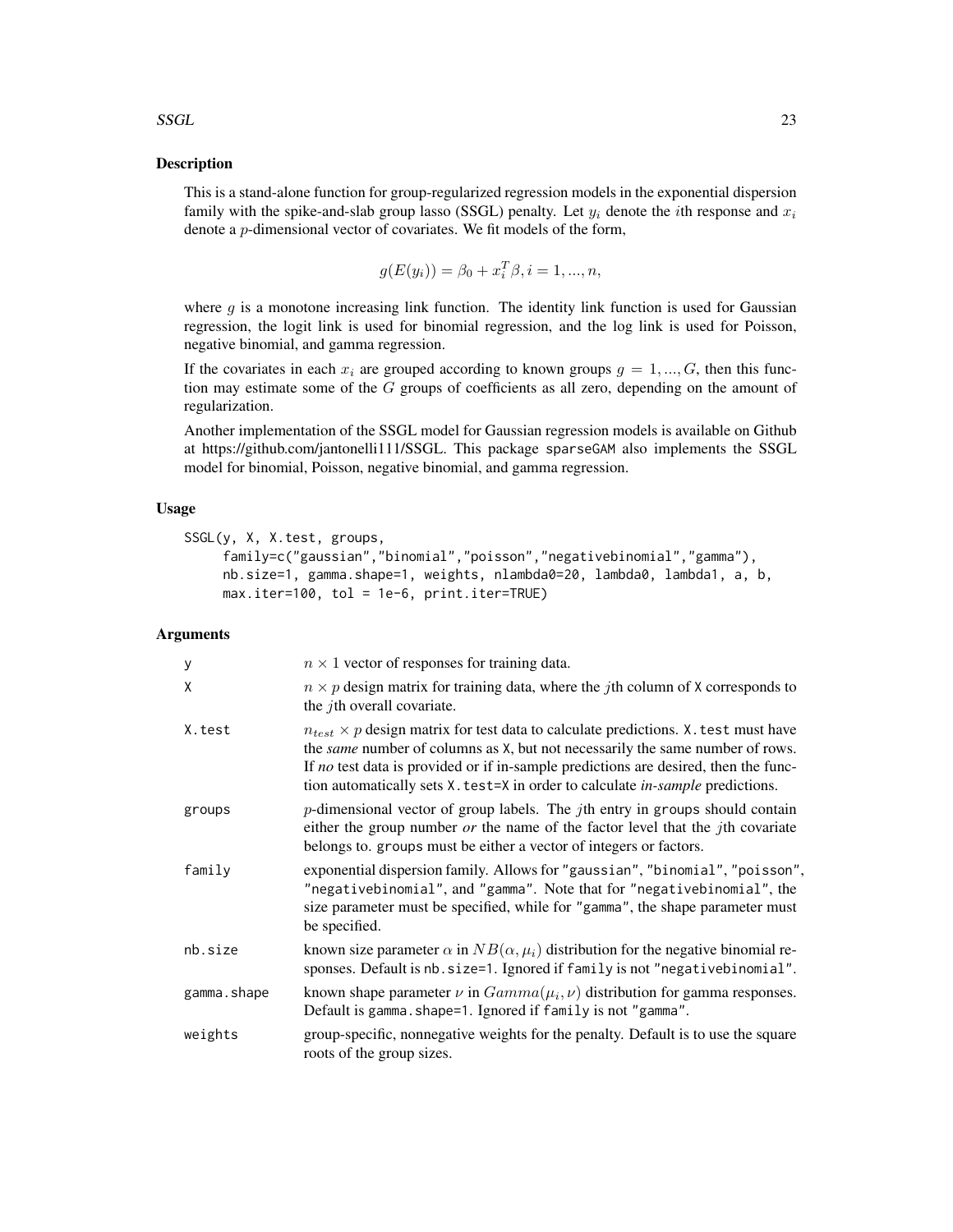| nlambda0     | number of spike hyperparameters $L$ . Default is nlambda0=20.                                                                                                                          |
|--------------|----------------------------------------------------------------------------------------------------------------------------------------------------------------------------------------|
| lambda0      | grid of L spike hyperparameters $\lambda_0$ . The user may specify either a scalar or a<br>vector. If the user does not provide this, the program chooses the grid automati-<br>cally. |
| lambda1      | slab hyperparameter $\lambda_1$ in the SSGL prior. Default is lambda1=1.                                                                                                               |
| a            | shape hyperparameter for the $Beta(a, b)$ prior on the mixing proportion in the<br>SSGL prior. Default is a=1.                                                                         |
| <sub>b</sub> | shape hyperparameter for the $Beta(a, b)$ prior on the mixing proportion in the<br>SSGL prior. Default is $b = dim(X)[2]$ .                                                            |
| max.iter     | maximum number of iterations in the algorithm. Default is max. iter=100.                                                                                                               |
| tol          | convergence threshold for algorithm. Default is tol=1e-6.                                                                                                                              |
| print.iter   | Boolean variable for whether or not to print the current nlambda0 in the algo-<br>rithm. Default is print. iter=TRUE.                                                                  |

# Value

The function returns a list containing the following components:

| lambda0         | $L \times 1$ vector of spike hyperpameters lambda0 used to fit the model. lambda0 is<br>displayed in descending order.                                                                                                                                                                                                        |  |
|-----------------|-------------------------------------------------------------------------------------------------------------------------------------------------------------------------------------------------------------------------------------------------------------------------------------------------------------------------------|--|
| beta0           | $L \times 1$ vector of estimated intercepts. The kth entry in beta0 corresponds to the<br>$k$ th spike hyperparameter in $l$ ambda $\theta$ .                                                                                                                                                                                 |  |
| beta            | $p \times L$ matrix of estimated regression coefficients. The kth column in beta<br>corresponds to the kth spike hyperparameter in lambda0.                                                                                                                                                                                   |  |
| mu.pred         | $n_{test} \times L$ matrix of predicted mean response values $\mu_{test} = E(Y_{test})$ based<br>on the test data in X. test (or training data X if no argument was specified<br>for $X$ . test). The $k$ th column in $mu$ . pred corresponds to the predictions for the<br>kth spike hyperparameter in $l$ ambda $\theta$ . |  |
| classifications |                                                                                                                                                                                                                                                                                                                               |  |
|                 | $G\times L$ matrix of classifications, where G is the number of groups. An entry of "1"<br>indicates that the group was classified as nonzero, and an entry of "0" indicates<br>that the group was classified as zero. The kth column of classifications<br>corresponds to the kth spike hyperparameter in lambda0.           |  |
| loss            | vector of either the residual sum of squares ("gaussian") or the negative log-<br>likelihood ("binomial", "poisson", "negativebinomial", "gamma") of the<br>fitted model. The $k$ th entry in loss corresponds to the $k$ th spike hyperparameter<br>in lambda0.                                                              |  |

#### References

Bai R. (2021). "Spike-and-slab group lasso for consistent Bayesian estimation and variable selection in non-Gaussian generalized additive models." *arXiv pre-print arXiv:2007.07021*.

Bai, R., Moran, G. E., Antonelli, J. L., Chen, Y., and Boland, M.R. (2021). "Spike-and-slab group lassos for grouped regression and sparse generalized additive models." *Journal of the American Statistical Association*, in press.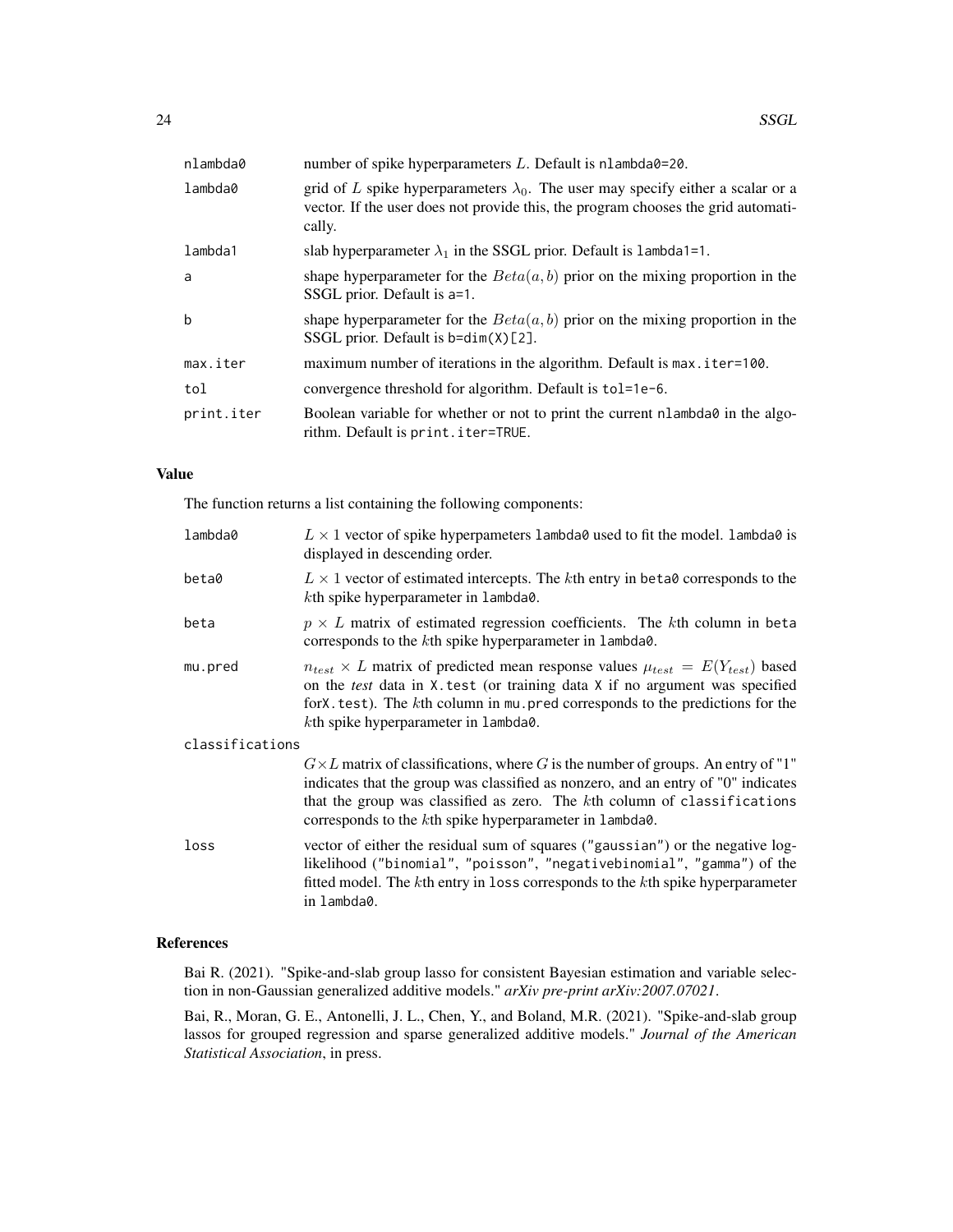#### $SSGL$  25

```
## Generate data
set.seed(12345)
X = matrix(runit(100*10), nrow=100)n = \dim(X)\lceil 1 \rceilgroups = c("A","A","A","B","B","B","C","C","D","D")
groups = as.factor(groups)
true.beta = c(-2.5, 1.5, 1.5, 0, 0, 0, 2, -2, 0, 0)## Generate responses from Gaussian distribution
y = crossprod(t(X), true, beta) + rnorm(n)## Generate test data
n.test = 50X.test = matrix(runif(n.test*10), nrow=n.test)
## Fit SSGL model with 10 spike hyperparameters
## Note that if user does not specify lambda0, the SSGL function chooses a grid automatically.
SSGL.mod = SSGL(y, X, X.test, groups, family="gaussian", lambda0=seq(from=50,to=5,by=-5))
## Regression coefficient estimates
SSGL.mod$beta
# Predicted n.test-dimensional vectors mu=E(Y.test) based on test data, X.test.
# The kth column of 'mu.pred' corresponds to the kth entry in 'lambda.'
SSGL.mod$mu.pred
# Classifications of the 8 groups. The kth column of 'classifications'
# corresponds to the kth entry in 'lambda.'
SSGL.mod$classifications
## Example with binomial regression
## Generate binary responses
eta = crossprod(t(X), true. beta)y = rbinom(n, size=1, prob=1/(1+exp(-eta)))
## Fit SSGL model with 10 spike hyperparameters
## Note that if user does not specify lambda0, the SSGL function chooses a grid automatically.
SSGL.mod = SSGL(y, X, X.test, groups, family="binomial",
lambda0=seq(from=10,to=1,by=-1))
## Predicted probabilities of success mu=E(Y.test) based on test data, X.test
SSGL.mod$mu.pred
## Classifications of the 8 groups.
SSGL.mod$classifications
```